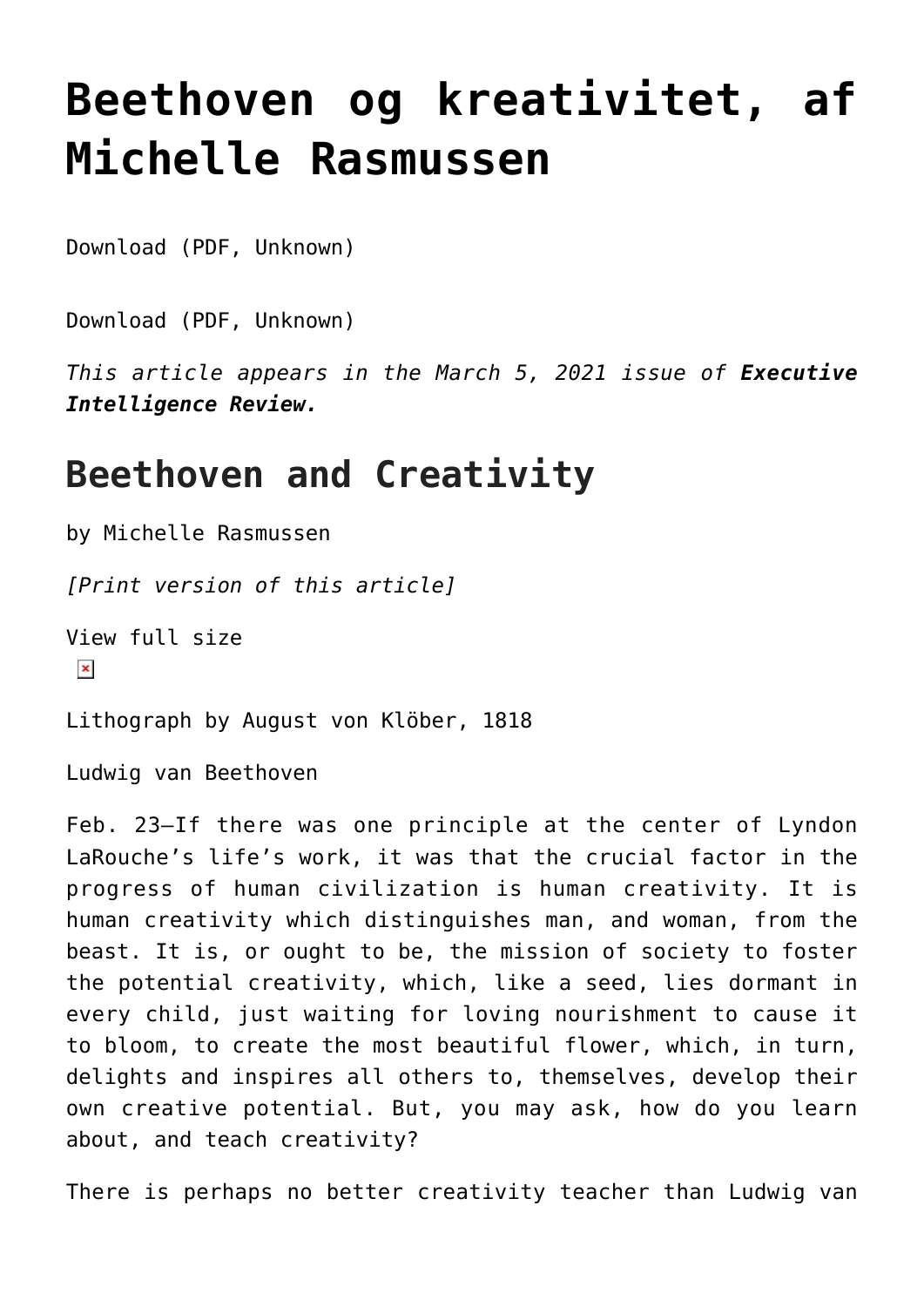Beethoven, he who was born 250 years ago, in another time, in another place, whose life-long struggle to perfect his own creative powers, has been, is now, and will forever be a monumental source for the study of creativity. This he was for LaRouche, who would often listen to Beethoven to get his creative juices flowing before sitting down to write. And this he can be for you, dear reader, and all of us, so that we may, also, be creative, that we may "Think like Beethoven."[fn 1]

And what is the purpose of such creativity? As Beethoven put it, "to work by means of my art for needy humanity."[fn 2] Not art for art's sake. Beethoven, like Friedrich Schiller, was conscious of great art's ability to raise the moral level of humanity, to better enable human beings to form a more perfect society, one where, in Schiller's immortal words, "All men become brothers," the very words which Beethoven set to music in his *Ninth Symphony*[.\[fn\\_3\]](https://larouchepub.com/other/2021/4810-beethoven_and_creativity.html#footnote-053)

Beethoven wrote that art and science, "Give us intimations and hopes of a higher life" to unite "the best and noblest people," and to "raise men to the Godhead."[\[fn\\_4\]](https://larouchepub.com/other/2021/4810-beethoven_and_creativity.html#footnote-052)

To a female friend, urging her to devote herself entirely to music, he wrote: "You who have such feeling for all that is beautiful and good. Why will you not make use of this, in order that you may recognize in so beautiful an art the higher perfection which sheds its rays even on us.["\[fn\\_5\]](https://larouchepub.com/other/2021/4810-beethoven_and_creativity.html#footnote-051)

Concerning his immortal mass, the *Missa Solemnis*: "In writing this great Mass, it was my chief aim to awaken, and to render lasting, religious feeling as well in the singers as in the hearers."[fn 6]

Plato wrote that music was the most important education for the soul—to fill the soul with beauty, and make it beautiful. People would then praise beauty, receive it with joy into their souls, and become beautiful souls.[\[fn\\_7\]](https://larouchepub.com/other/2021/4810-beethoven_and_creativity.html#footnote-049)

Beauty, Schiller said, ennobles our emotions and our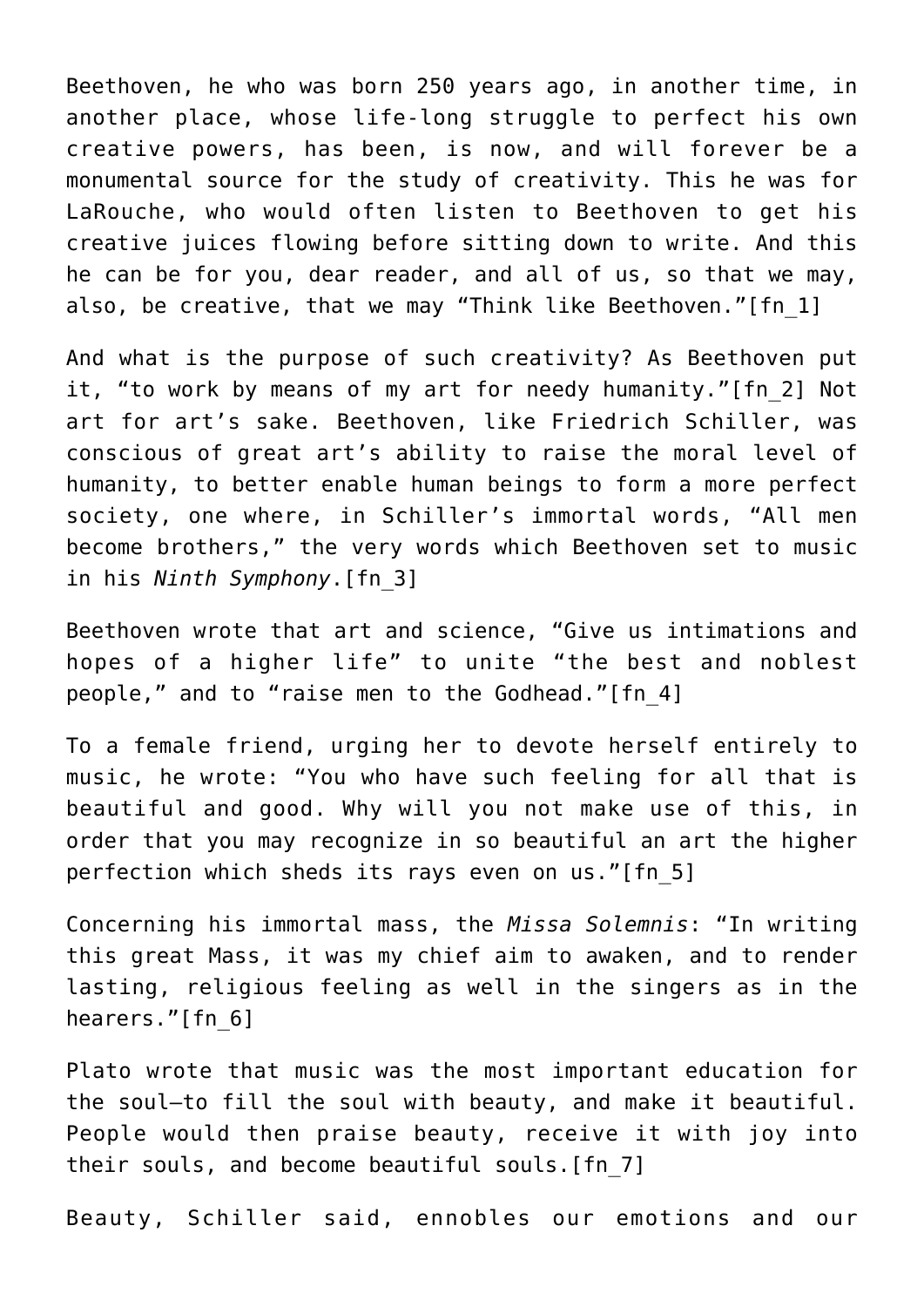intellect. Not just raw emotions which dominate us, without intellect and reason. Not just intellect and reason, without compassion and agapē—love for our neighbor. But through the freedom of mind and heart, which arises while in the act of play, and especially when experiencing the beauty of great art, the two sides of our nature can be reconciled by rising to a higher, subsuming state of mind, which we call the aesthetical state of mind.

[View full size](https://larouchepub.com/graphics/2021/4810/lg/Schiller_Friedrich_RGB_portrait.jpg)  $\pmb{\times}$ 

Friedrich Schiller, in a portrait by Ludovike Simanowiz.

Beethoven quoted Schiller's play *Don Carlos* in a letter from 1797: "Wisdom is for the wise, Beauty for the feeling heart; and both belong to each other." (*Die Wahrheit is vorhanden für den Weisen, Die Schönheit für ein fülend Herz; Sie beide gehören für einander.*[\)\[fn\\_8\]](https://larouchepub.com/other/2021/4810-beethoven_and_creativity.html#footnote-048)

Beethoven wielded his creative powers to touch our souls through the beauty of his music.

#### **The Creative Process**

To be creative is a process of perfecting the ability to imagine what no one before you has ever thought about. In modern terms, to think "outside of the box," the box of "This is how it has always been done," "These are the rules," "These are the unquestionable doctrines." And, to be self-conscious about how to do that. But how do you put yourself into a state of mind, where you can think freely? How can you become selfreflective about the creative process and look into your own mind?

The thought process we call the imagination, is not only the key to creativity in the arts, but, also, in scientific discovery. Lyndon LaRouche put it this way in a [speech](https://larouchepub.com/eiw/public/2011/eirv38n27-20110715/30-38_3827-lar.pdf) called "Creativity as Such," in 2011: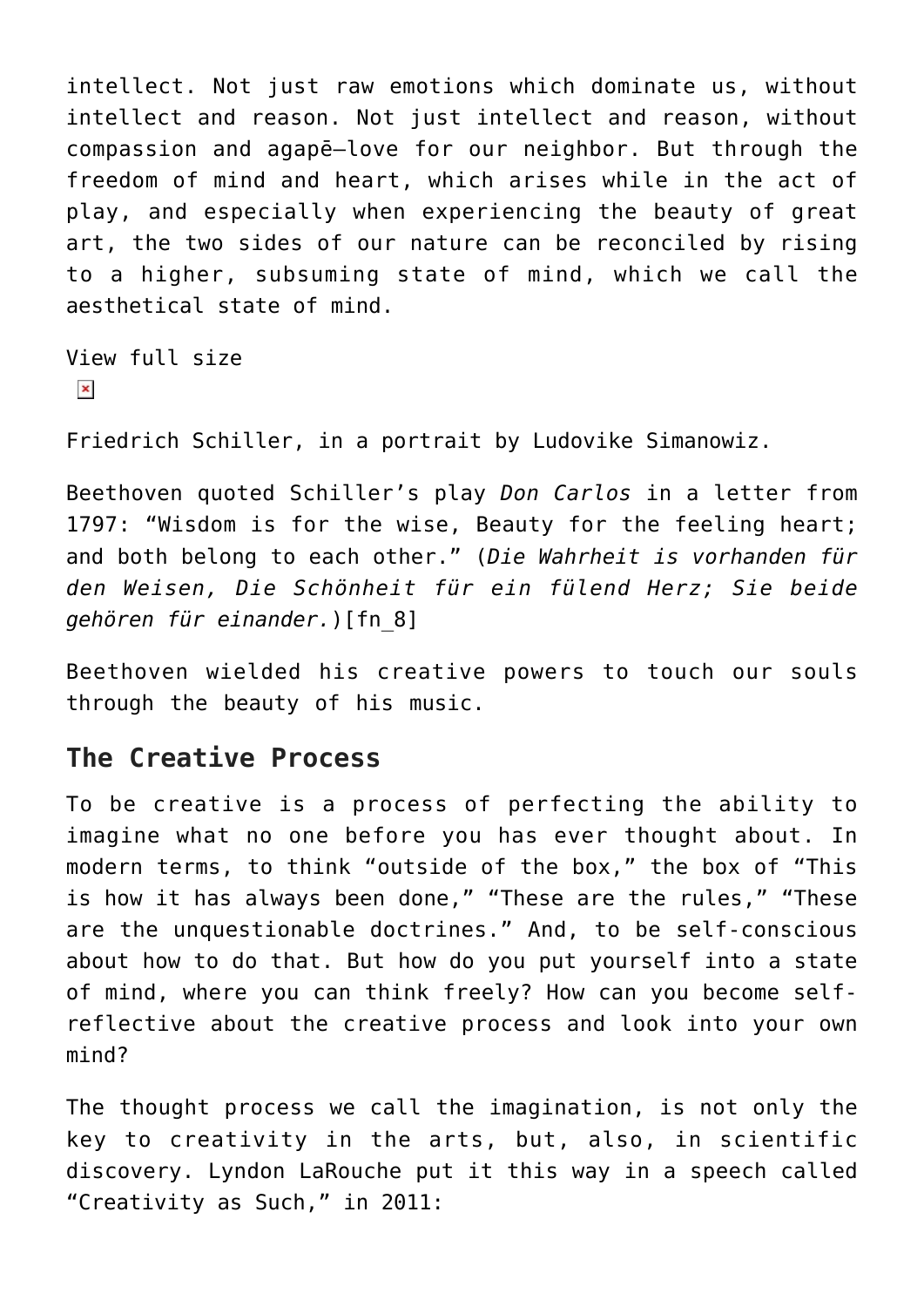And it's in the process of *metaphor,* in which we acquire access to experimental knowledge and use of principles which lie outside the domain of sense-certainties, that mankind distinguishes himself from the beasts…. This is the special genius of Classical musical composition…. [Y]ou look at the question of irony, and you take the case of a Bach fugal composition as the perfect test to demonstrate this.… This aspect of the human mind is the location of human creativity. And the promotion of that aspect of the human experience, Classical artistic culture as an expression of the principle of metaphor, is the principle of ordinary discovery, principled discovery. And when you take this kind of thinking over into the department of the practice of physical science, the same thing! And there, you have an example of the role of Classical musical composition, as in the illustrative cases of both Max Planck and Albert Einstein, in particular—and [Vladimir] Vernadsky also! You get a demonstration that in the department of Classical artistic composition, in which the mind is *experimenting* with the attempt to discover principles, and expresses the yearning for that experimental result as the *incentive of creativity for the human mind.* That is *creativity*.[\[fn\\_9\]](https://larouchepub.com/other/2021/4810-beethoven_and_creativity.html#footnote-047)

Albert Einstein, better known as a great scientist, lesser known as a devoted amateur violinist, made his greatest discoveries not in a laboratory, but through "thoughtexperiments." He had an intriguing insight into the power of the imagination, which he used to make his discoveries, and, also, the power of music to stimulate his own imagination.

[View full size](https://larouchepub.com/graphics/2021/4810/lg/einstein_violin_playing_BW.jpg)  $\pmb{\times}$ 

Photo by E.O. Hoppe

"The power of imagination is the ultimate creative power." —Albert Einstein. When he became stuck in solving an intellectual problem,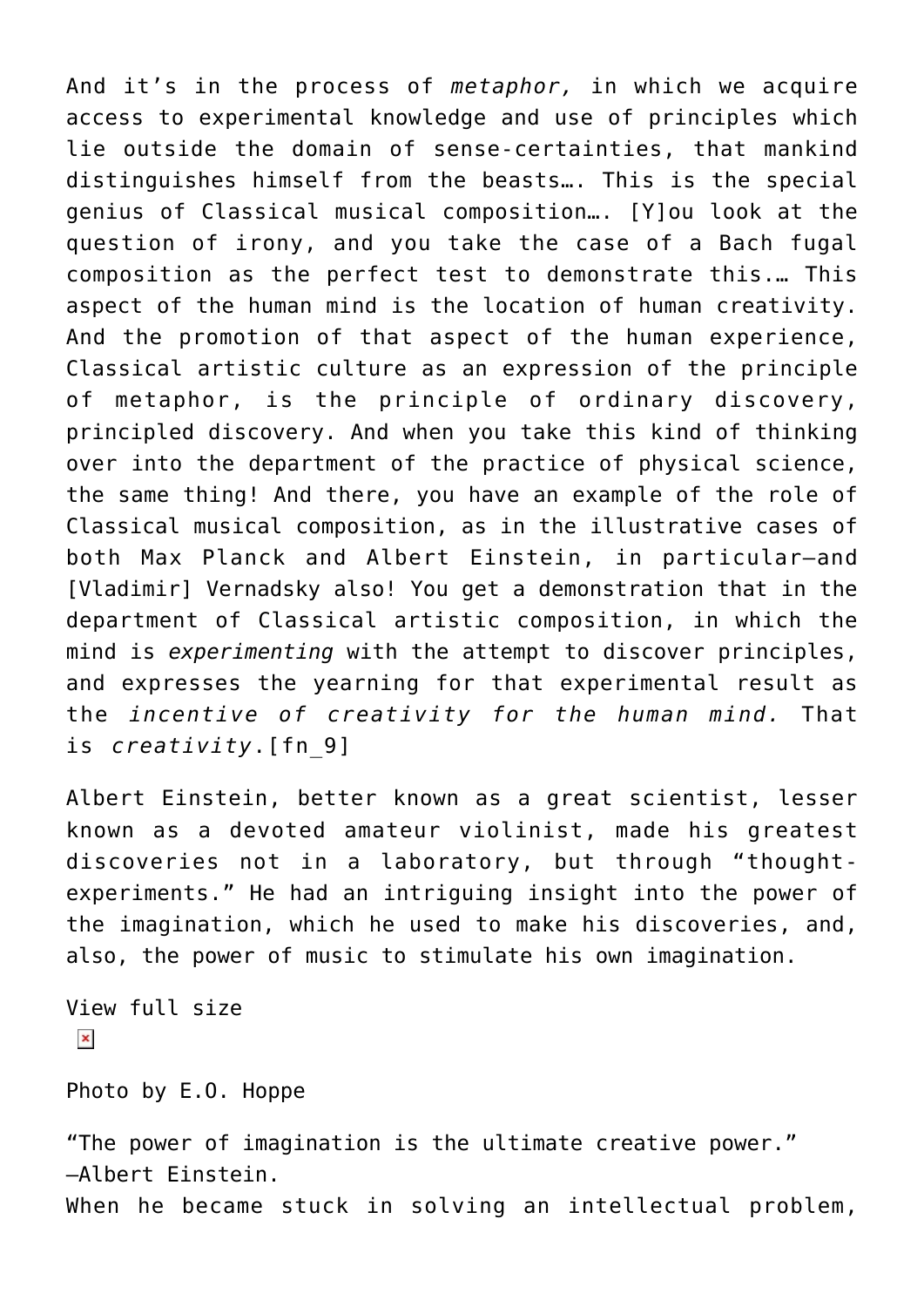Einstein often played his violin to liberate his mental powers.

Einstein:

The power of imagination is the ultimate creative power … no doubt about that. While knowledge defines all we currently know and understand … imagination points to all we might yet discover and create. Imagination is more important than knowledge. Your imagination is your preview of life's coming attractions[.\[fn\\_10\]](https://larouchepub.com/other/2021/4810-beethoven_and_creativity.html#footnote-046)

Imagination embraces the entire world, stimulating progress, giving birth to evolution.[\[fn\\_11\]](https://larouchepub.com/other/2021/4810-beethoven_and_creativity.html#footnote-045)

Imagination is the language of the soul.[\[fn\\_12\]](https://larouchepub.com/other/2021/4810-beethoven_and_creativity.html#footnote-044)

Logic will get you from A to B. Imagination will take you everywhere.[\[fn\\_13\]](https://larouchepub.com/other/2021/4810-beethoven_and_creativity.html#footnote-043)

Einstein recounted that when he became stuck in the process of solving an intellectual problem, he would play his violin, and that would often liberate his mental powers[.\[fn\\_14\]](https://larouchepub.com/other/2021/4810-beethoven_and_creativity.html#footnote-042)

Beethoven wrote this about the challenge of writing fugues in his late quartets: "The imagination, too, asserts its privileges and today a different, truly poetic element must be manifested in conventional form."[\[fn\\_15\]](https://larouchepub.com/other/2021/4810-beethoven_and_creativity.html#footnote-041)

In 1823, Beethoven wrote suggestions on how to stimulate the imagination to Archduke Rudolph, one of his very few composition students, and an important financial and political supporter:

I hope that Your Imperial Highness will continue to acquire special practice in writing down your ideas straightaway at the piano; for this purpose there should be a small table next to the piano. Not only is the imagination strengthened in this way, but one also learns to pin down the remotest ideas at once, it is likewise necessary to write without a piano. Nor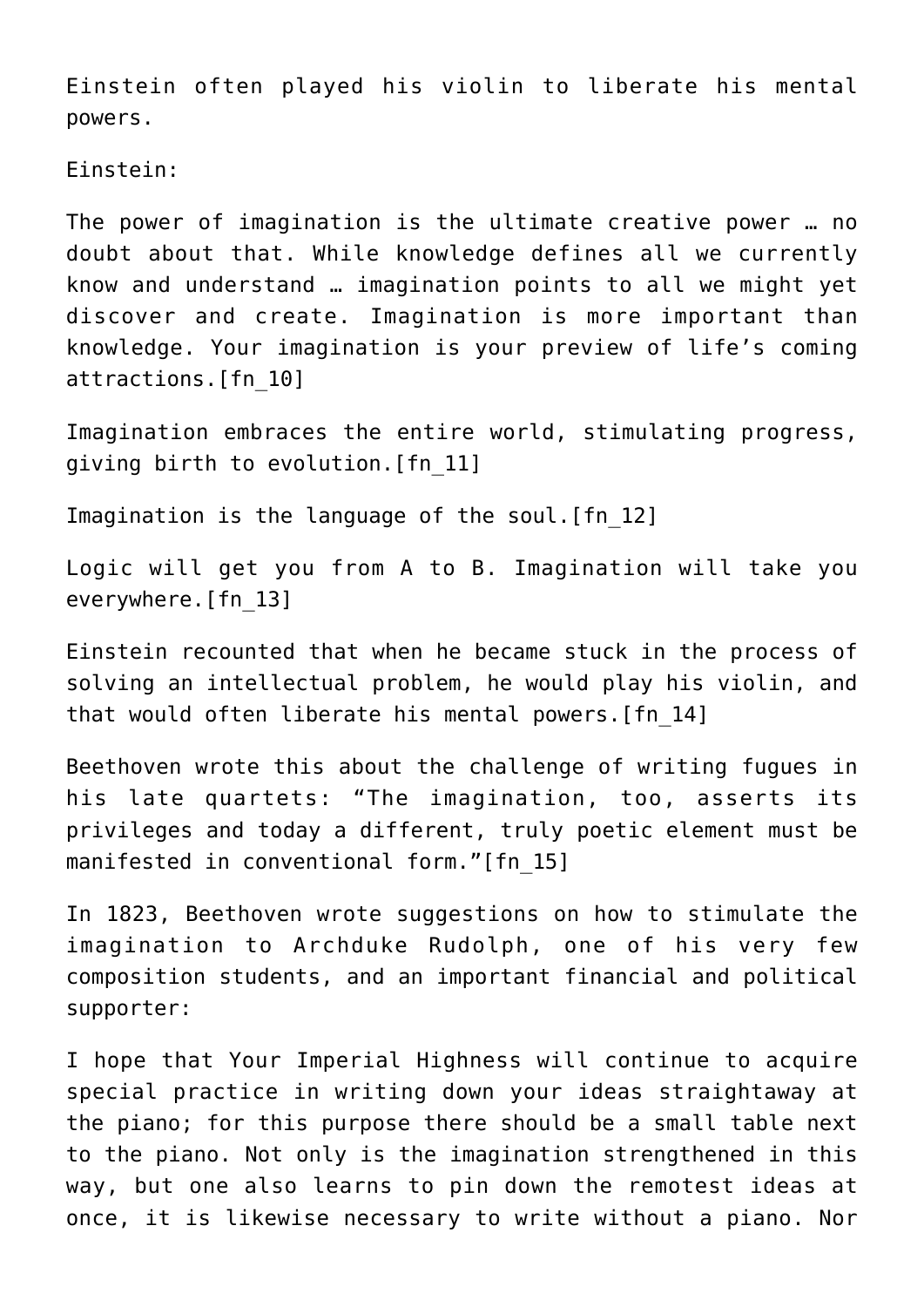should it give Yr. Imperial Highness a headache, but rather the considerable pleasure of finding yourself absorbed in this art, to elaborate a simple melody at times, a chorale, with simple and, then again, with more varied figurations in counterpoint[\[fn\\_16\]](https://larouchepub.com/other/2021/4810-beethoven_and_creativity.html#footnote-040) and so forth to more difficult exercises. This will certainly not give Your Royal Highness a headache, but rather, when one finds oneself absorbed in art, a great pleasure. Gradually we develop the [ability to] express just exactly what we wish to, what we feel within us, a need characteristic of all superior persons [noble-minded men in A.C. Kalischer's translation][.\[fn\\_17\]](https://larouchepub.com/other/2021/4810-beethoven_and_creativity.html#footnote-039)

This power of the imagination involves our ability to think about the future, about how something could be, not bound by what is, in the here and now.

The concept of the imagination is related to forecasting the future effects of current causes, as in LaRouche's economic forecasts, in which he always proposed alternative courses of action to avoid the dangers stalking in the future as the result of current wrong policies. And, likewise, deciding what to do in the here and now, based on your vision of where you want to arrive in the long-term future, the "future determining the present," as he put it.

In classical music, imagining the future requires, on the one hand, having an insight into the pregnant possibilities of a single new musical theme or motive, but, on the other hand, the ability to invent a musical idea, which is not a theme, but a generative, developmental process, a specific quality of change—the real subject of a unified composition, which acts upon the themes as objects of creative transformation.

The seed-crystal of this development process is in the mind of the composer from the very beginning.

Beethoven from 1815: "I have always a picture in my mind, when I am composing, and work up to it."[\[fn\\_18\]](https://larouchepub.com/other/2021/4810-beethoven_and_creativity.html#footnote-038)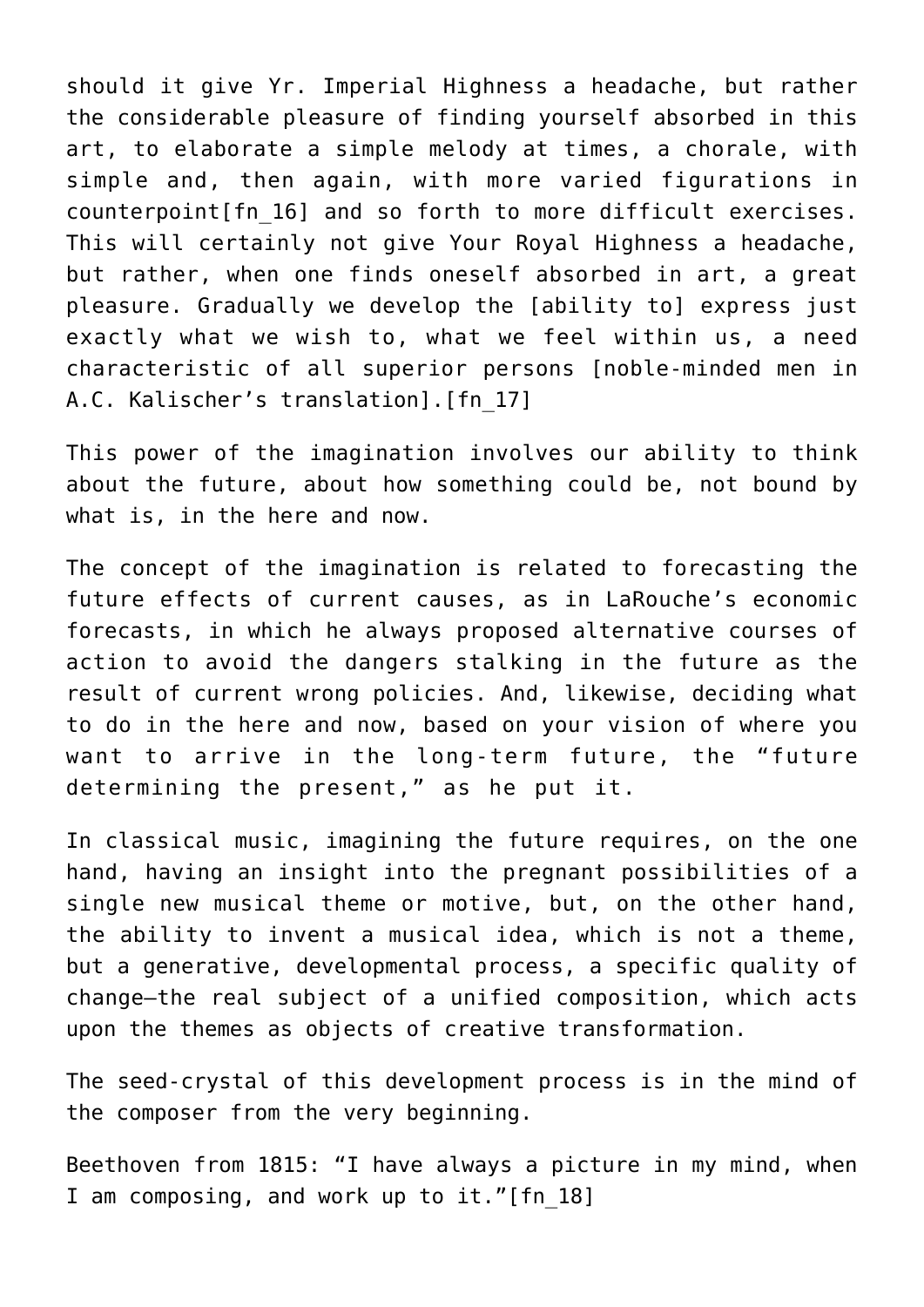Regarding his opera *Fidelio,* "my custom when I am composing even instrumental music is always to keep the whole before my eyes.["\[fn\\_19\]](https://larouchepub.com/other/2021/4810-beethoven_and_creativity.html#footnote-037)

There is a tension between what Plato called "the one and the many": the one unifying musical idea, and the many motives, developments, and transitions—the unfolding of the unified idea. The great German conductor Wilhelm Furtwängler spoke of the tension between near-hearing (*nahhören*), the music heard at that moment as it is unfolding, and far-hearing (*fernhören*), the future, completed, composition.

[View full size](https://larouchepub.com/graphics/2021/4810/lg/lyn_brainin.jpg)  $\pmb{\times}$ 

#### EIRNS/Philip Ulanowsky

"The seed-crystal of the development process is in the mind of the composer from the very beginning." Norbert Brainin, primarius of the Amadeus Quartet, described and demonstrated the process of motivic thorough composition, the subject of Beethoven's enormously fruitful musical creativity. Here he is (right), with his long-time friend, Lyndon LaRouche, on December 4, 1987.

Beethoven was a master of this process, which we call motivic thorough composition or, in German, *motivführung*. Just think about the first movement of his *Fifth Symphony,* and how the first famous four notes—da, da, da, dum—became the object of Beethoven's enormously fruitful musical creativity. Or the *motivführung* that traverses several of Beethoven's late string quartets, as described by Norbert Brainin, the late Amadeus Quartet primarius, at a Schiller Institute seminar, where he started with Op. 132.[fn 20]

Paradoxically the one, unifying musical idea must subsume many free, independent voices. Beethoven wrote the following upon being asked by a composer to criticize his composition: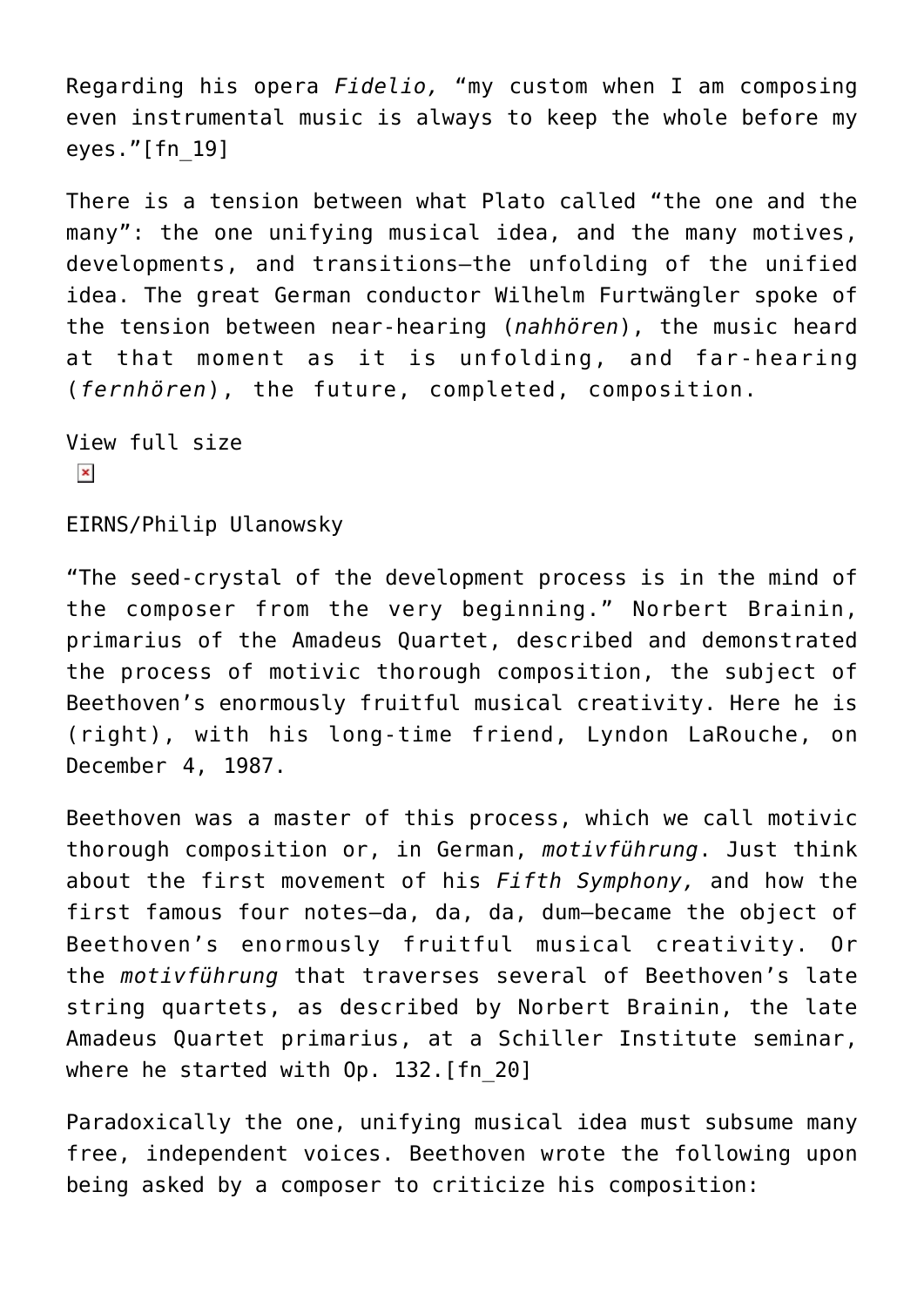[N]ot indirectly, but frankly, as is my wont, I only tell you that you might pay a little more attention to the separate conduct of the parts in future works of this kind.[\[fn\\_21\]](https://larouchepub.com/other/2021/4810-beethoven_and_creativity.html#footnote-035)

Creativity is not linear. LaRouche emphasized the role of surprise, paradox, metaphor, irony, even jokes, and puns, all of which Beethoven was a master. The listener is consciously led into a trap, where, suddenly, the unexpected occurs. A dramatic new element takes you by surprise, and you are forced to make a mental leap into the realm of the imagination, away from linear thinking. Afterwards, an emotional release occurs, for example, when you "get the joke." In metaphor, there is a juxtaposition of seemingly unrelated elements in a surprising way, which can only be understood from a higher, subsuming level. (See box: [Beethoven Thought](https://larouchepub.com/other/2021/4810-beethoven_and_creativity.html#metaphor) [in Metaphor\)](https://larouchepub.com/other/2021/4810-beethoven_and_creativity.html#metaphor)

In the process of unfolding the musical idea in a polyphonic (many-voiced) musical universe, sometimes the different individual voices come into conflict with each other, and dissonances emerge in the contrapuntal process, which urgently demand to be resolved, thus driving the unfolding process forward in a non-linear way.

This is similar to a human dialogue of cultures, where, sometimes, conflicts emerge. These conflicts, however, can be solved through the process of creating a higher unity, the which Nikolaus von Kues (Nicholas of Cusa) called the "coincidence of opposites." This is actually a common metaphor in Danish known as things "going up in a higher unity" (*at gå op i en højere enhed*.) In music, the higher unity is the overall musical idea of that particular piece.

The creative process also entails great emotional tension in the midst of problem solving, as if you are hanging on a psychological cliff, or lost in no-man's land. You begin to doubt if the problem can ever be solved. But the great thinker, whether in music, science, or elsewhere, develops a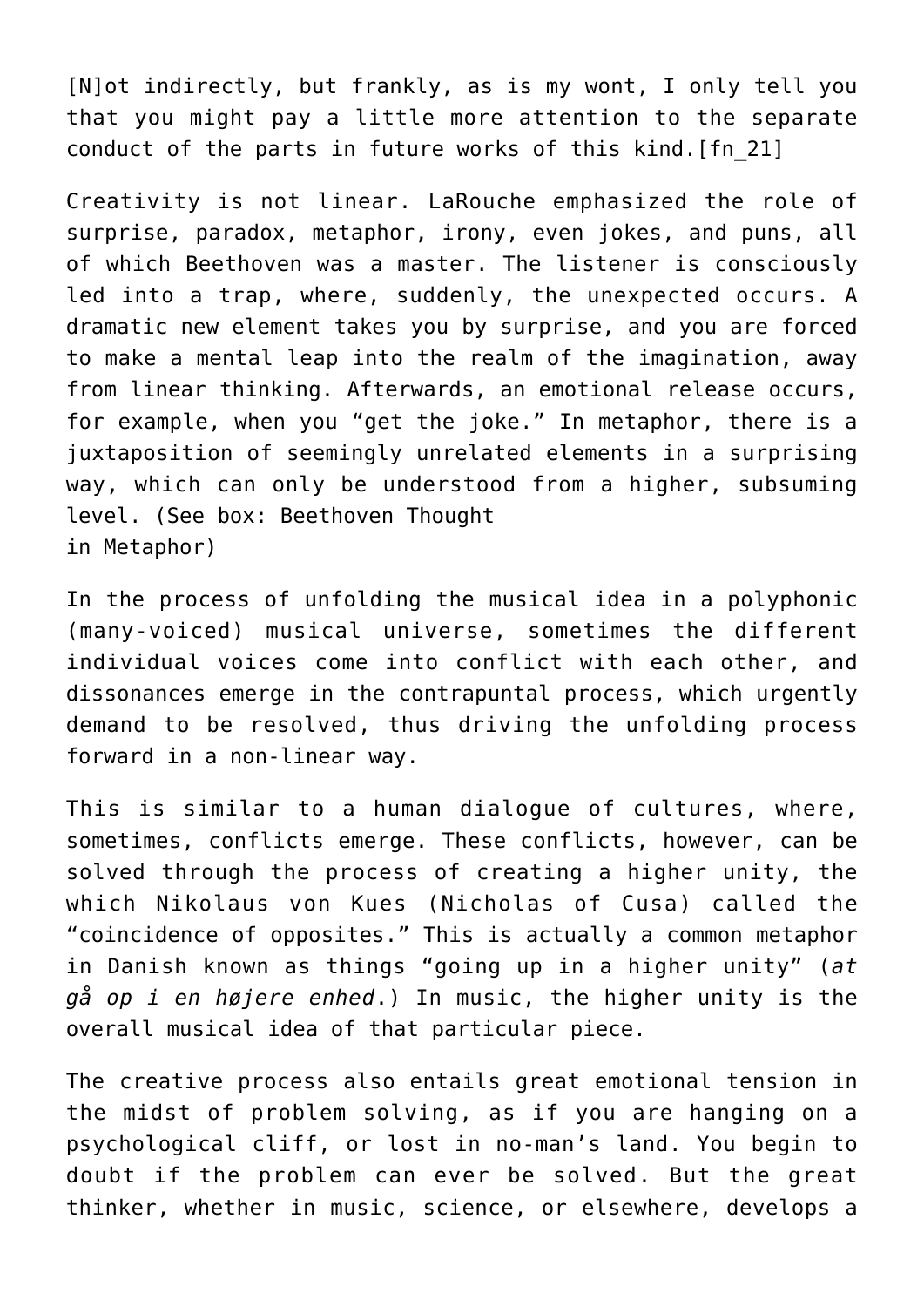power of concentration, sometimes lasting years, based on an underlying consciousness of the importance of his or her endeavor, a striving passion, until a breakthrough occurs, as if in a flash of insight, and the problem is solved.

The creative struggle involves trying out new solutions, which are not in the rulebook, and not in your own past productions. To be self-reflective about the creative process requires not only being conscious about new methods of composition, as Beethoven sometimes explicitly wrote that he had invented, which Plato referred to as a "higher hypothesis," but, also, to be self-conscious about the increasingly creative quality of compositional methods, which Plato called the "hypothesis of the higher hypothesis."

From Beethoven to a publisher in 1802 regarding Piano Variations Op. 34 and 35:

Both sets are really worked out in a wholly *new manner,* and each in a *separate and different way*…. I myself can assure you that in both these works the *method is quite new so far as I am concerned.*[\[fn\\_22\]](https://larouchepub.com/other/2021/4810-beethoven_and_creativity.html#footnote-034)

[W]hen feeling opens up a path for us, then away with all rules[.\[fn\\_23\]](https://larouchepub.com/other/2021/4810-beethoven_and_creativity.html#footnote-033)

In fact, LaRouche wrote that Beethoven should be considered a physical scientist, because of his ability to make one creative breakthrough after another, to discover new worlds, new modes of musical expression. In science, we discover new physical principles of nature, even creating new states of matter, never before seen in nature. Opening your mind to the existence of a paradox, that which does not fit into the accepted theories, spurs the mind to seek new, higher, hypotheses, and design crucial physical experiments to prove, or disprove them.

In art, we use the same cognitive powers to discover new artistic principles, and, also, something new about our own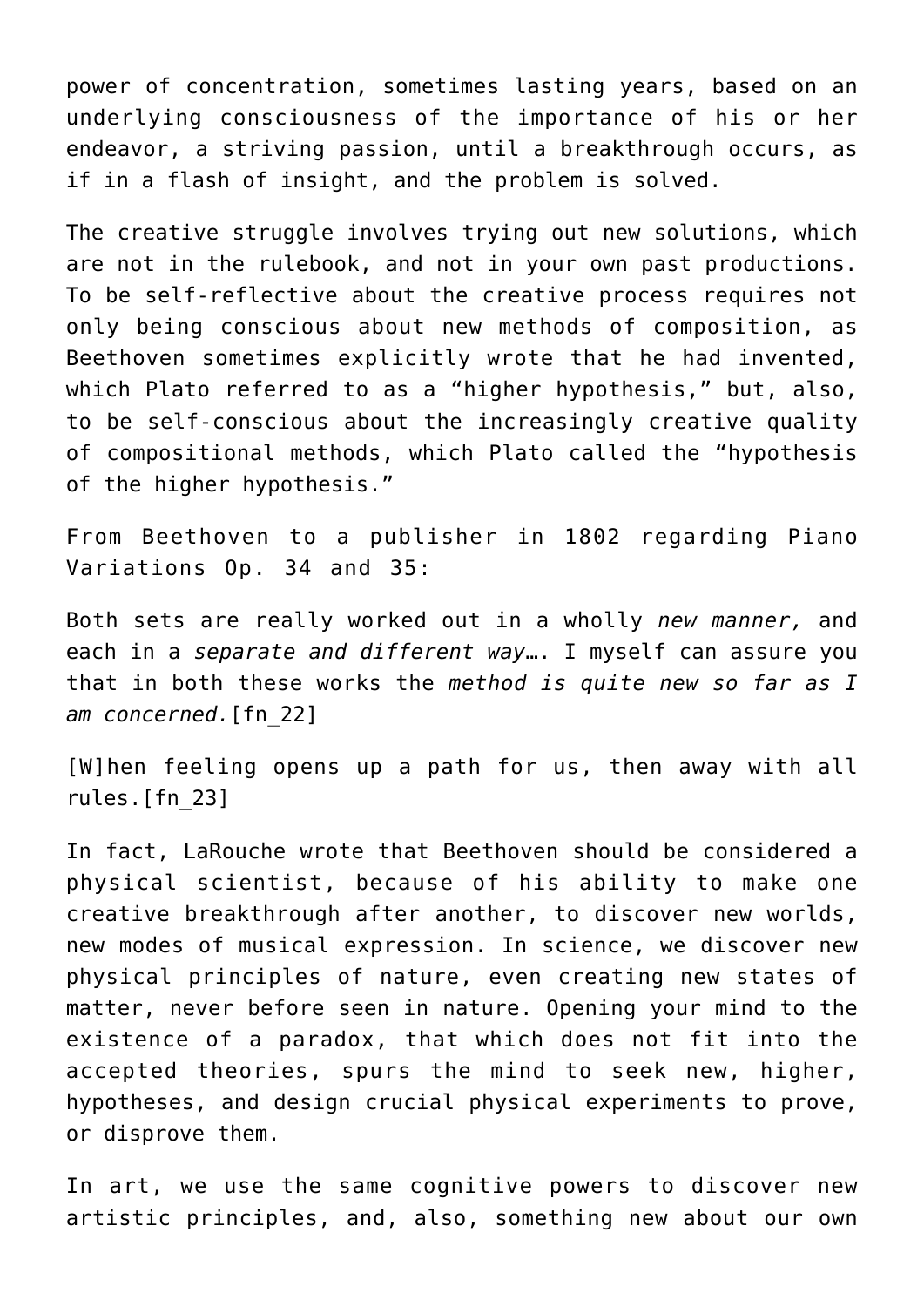creativity, which we can share with others, be they musicians or listeners. We can communicate the power of creativity, itself, to move men's souls.

Beethoven was a master in making use of known musical forms (for example, the sonata form), and imbuing them with surprising, new, revolutionary content.

### **Beethoven's Struggle to Approximate Divine Creativity**

Beethoven was self-conscious about his own divine spark of creativity, that which LaRouche devoted his life to better understand, that *Götterfunken* (godly spark), of Schiller's "Ode to Joy": *Freude, schöne Götterfunken*[\[fn\\_24\],](https://larouchepub.com/other/2021/4810-beethoven_and_creativity.html#footnote-032) the which Beethoven set to music in his monumental *Ninth Symphony*. LaRouche pondered, what does it mean for man to be in the image of The Creator? It is this capacity for man, also, to be a creator. That, stressed LaRouche, is what separates men and women from beasts. (See the section on the divine spark in every individual in LaRouche's article in this issue, "In the Garden of Gethsemane," written in his prison cell in 1990.)

Beethoven wrote to publisher Breitkopf & Härtel in 1812: "my heavenly art, the only true divine gift of Heaven," and in 1824: "I am free from all small-minded vanity: only the divine art, in it alone is the main-spring which gives me strength to devote the best part of my life to the heavenly Muses."[\[fn\\_25\]](https://larouchepub.com/other/2021/4810-beethoven_and_creativity.html#footnote-031)

After seeing a collection of Schubert's songs, Beethoven's friend Anton Schindler records him as saying: "Truly, this Schubert is lit by a divine spark."[fn 26]

Resenting publishers who line their pockets with profits from an author's work, treating them as "tasty brain-food," Beethoven wrote:

The author [Beethoven] is determined to show that the *human brain* cannot be sold either like coffee beans or like any form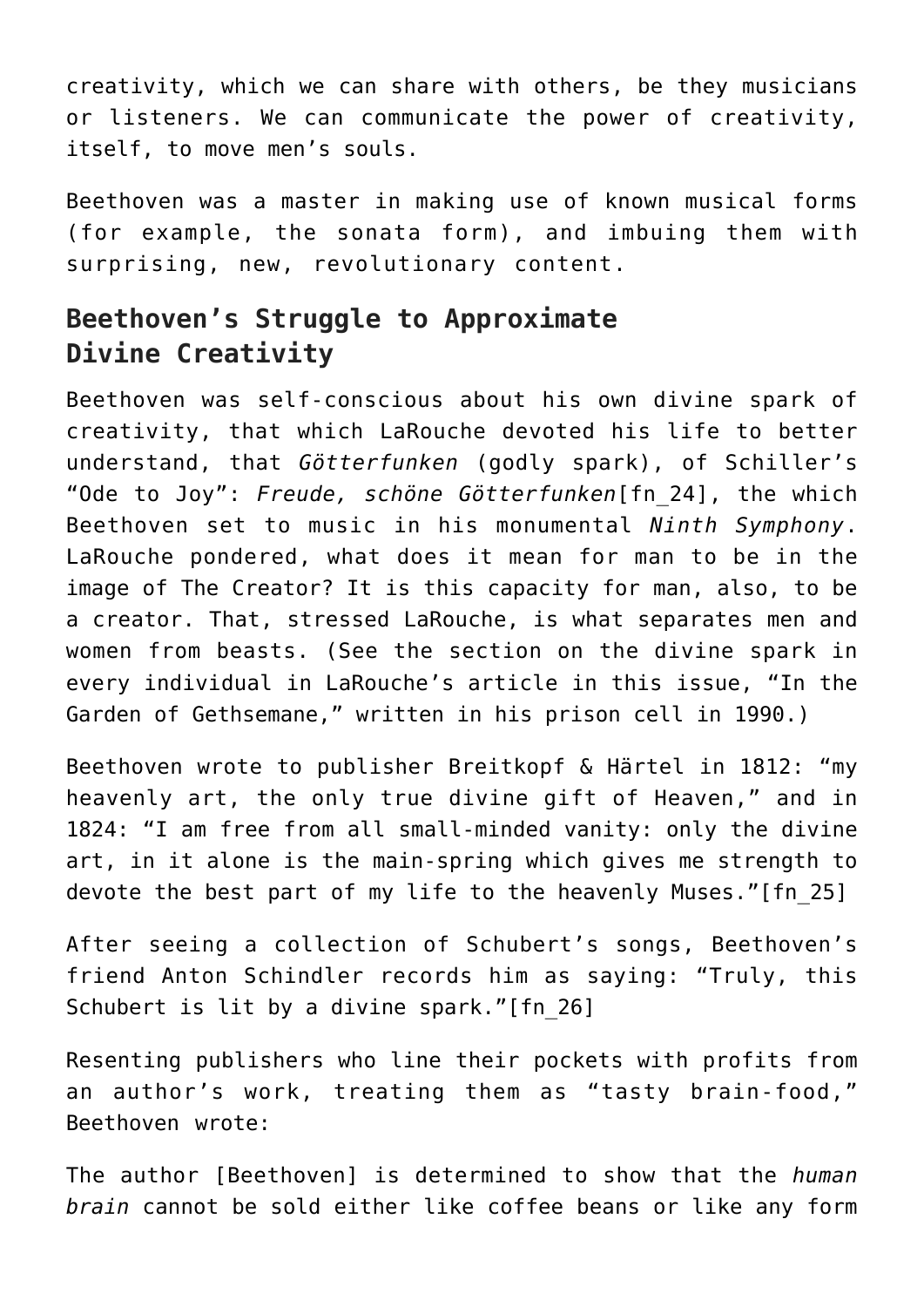of cheese which, as everyone knows, must first be produced from *milk, urine* and so forth—The human brain is inherently inalienable[.\[fn\\_27\]](https://larouchepub.com/other/2021/4810-beethoven_and_creativity.html#footnote-029)

Beethoven was very conscious of his mission in life: to be as creative as he could be, in order to uplift needy humanity with the power of his music. To adopt the immortal mission of the artist: to ennoble the present, and future generations. There was no standing still or entropy, but, instead, what LaRouche called anti-entropy. Motivated by his love for mankind, Beethoven willfully became more and more conscious of his own creative powers, and constantly strove to leap up to the next higher level of creativity, with the explicit goal of more closely reaching the power of God's own creativity. (See box: [Beethoven: 'To Spread the Rays of the Godhead'\)](https://larouchepub.com/other/2021/4810-beethoven_and_creativity.html#godhead)

#### **The Sublime**

Beethoven's passion to fulfill his mission gave him the power to rise above personal adversity, in the form of his increasing deafness. As he put it in his moving Heiligenstadt testament, he was in anguish about losing that very sense which he ought to have in perfection.

Schiller calls this the sublime—our ability to rise above sensual pain, for the purpose of a higher mission.

In 1813, Beethoven wrote: "Lend sublimity to my highest thoughts, enrich them with truths that remain truths forever!"[\[fn\\_28\]](https://larouchepub.com/other/2021/4810-beethoven_and_creativity.html#footnote-028)

He copied from another source: "Everything that is called life should be sacrificed to the sublime and be a sanctuary of art.["\[fn\\_29\]](https://larouchepub.com/other/2021/4810-beethoven_and_creativity.html#footnote-027)

Beethoven wrote to his good friend Dr. Franz Wegeler, in about 1801, about his anxiety during the previous two years because of his increasing deafness, and recent happy moments due to a woman he was now in love with, continuing: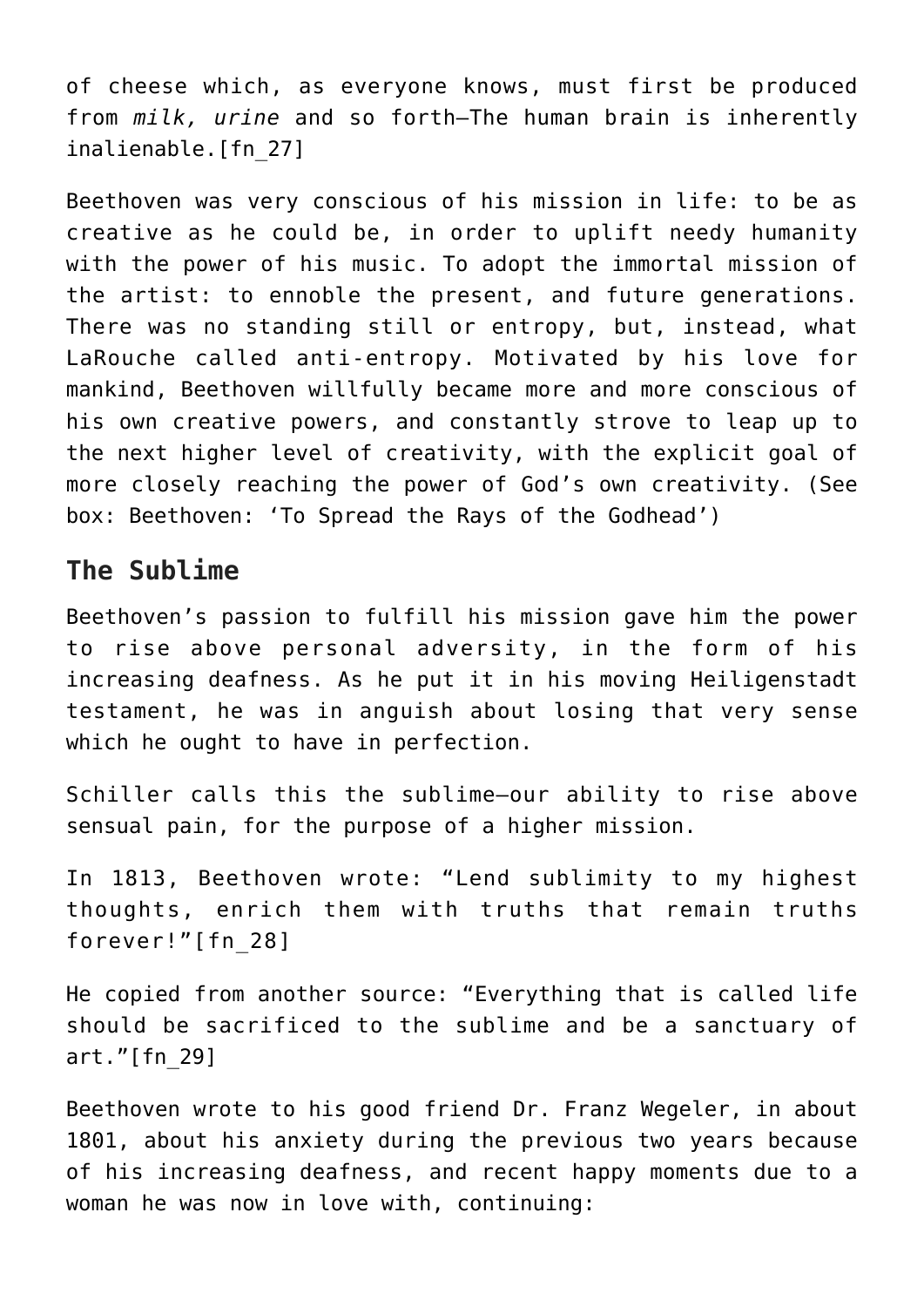For me there is no greater pleasure than that of practicing and displaying my art. My strength, both in body and mind, for some time has been on the increase. Every day brings me nearer to the goal which I feel but cannot describe. And it is only in that condition that your Beethoven can live. There must be no rest—I know of none but sleep…. I will seize fate by the throat; it shall certainly not wholly overcome me. Oh! life is so beautiful. Would that I could have a thousand lives![\[fn\\_30\]](https://larouchepub.com/other/2021/4810-beethoven_and_creativity.html#footnote-026)

A year later, in the testament Beethoven wrote in Heiligenstadt addressed to his brothers, but never sent, he penned that he was so desperate, that he had considered taking his own life. But he could not morally allow himself to do so, because he knew that he had so much more music to give humanity:

But what a humiliation for me when someone standing next to me heard a flute in the distance and I heard nothing, or someone heard a shepherd singing and again I heard nothing. Such incidents drove me almost to despair; a little more of that and I would have ended my life—it was only my art that held me back. Ah, it seemed to me impossible to leave the world until I had brought forth all that I felt was within me…. "Divine one, thou seest my inmost soul thou knowest that therein dwells the love of mankind and the desire to do good." Ever since my childhood my heart and soul have been imbued with the tender feeling of goodwill; and I have always been inclined to accomplish great things.[\[fn\\_31\]](https://larouchepub.com/other/2021/4810-beethoven_and_creativity.html#footnote-025)

This became Beethoven's moral imperative—Beethoven, the musician, and Beethoven, the man.

On September 17, 1824 to publisher Schott, after writing that his health was poor:

Apollo and the Muses will not yet hand me over to the Scythe Man, for I still owe them much; and before my departure for the Elysian Fields I must finish what the spirit suggests to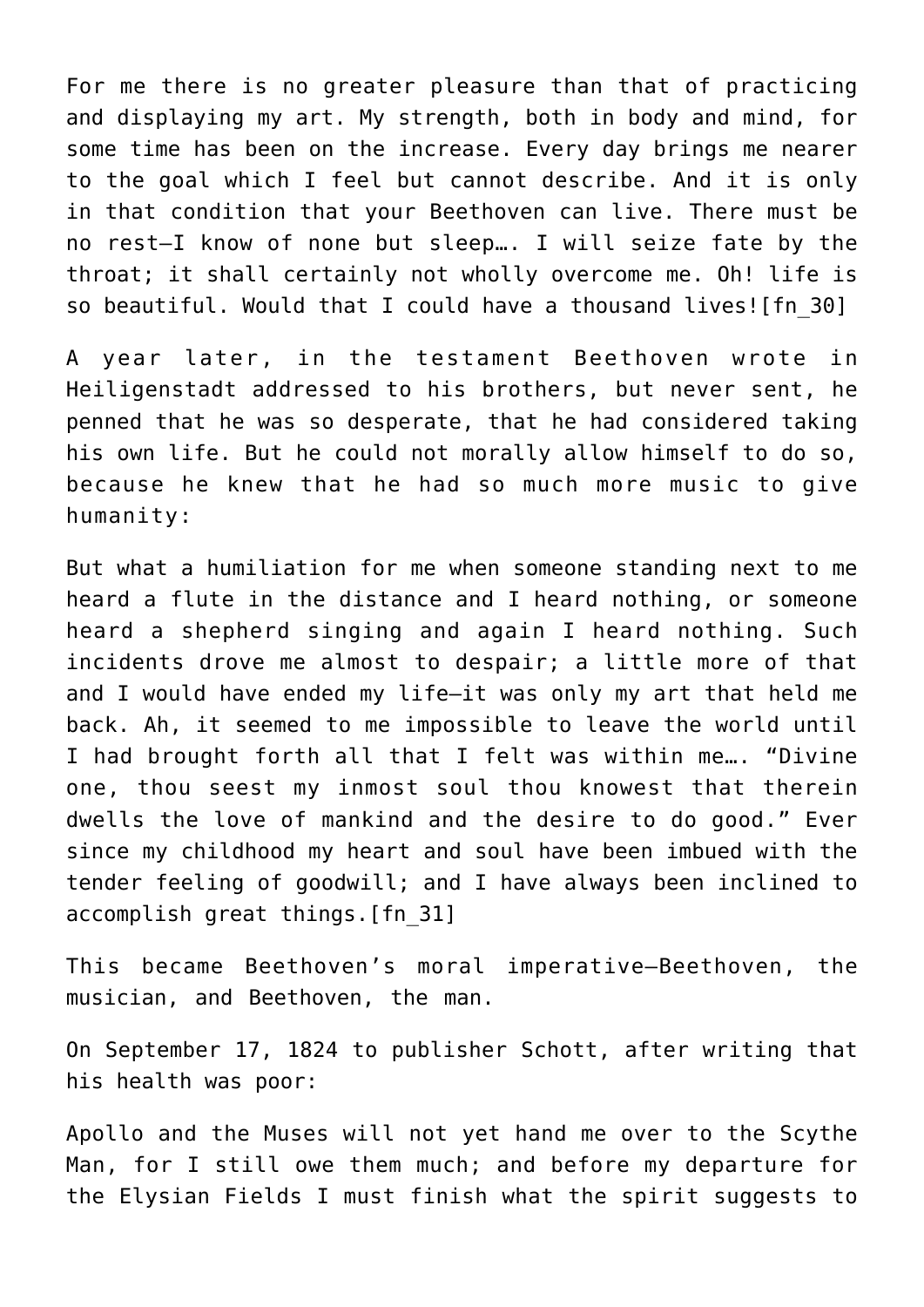me [or, as another translation has it: what the Eternal Spirit has infused into my soul[fn 32]] and commands me to finish. It is to me as if I had only written a few notes[.\[fn\\_33\]](https://larouchepub.com/other/2021/4810-beethoven_and_creativity.html#footnote-023)

In art, there is a seeming paradox. The artist's thoughts are often light years ahead of the general population, yet the mission of the artist is to ennoble just those people through the aesthetical experience—to raise the sights of the people to the stars. Beethoven, especially, felt this paradox, but was determined to compose at the highest level he could, despite complaints that his works were either unplayable, or not understandable.

[View full size](https://larouchepub.com/graphics/2021/4810/lg/Beethoven_bust_statue_by_Hagen.jpg)  $\pmb{\times}$ 

Beethoven, sculpted by Hugo Hagen in 1898.

#### **Beethoven for Us, Today**

Though he could not hear music with his ears, Beethoven heard music in his mind and felt it in his soul. He would go on to produce what many consider the greatest music in human history. That is why people all over the world still perform and listen to his music. That is also why we must strive to present Beethoven's music to those, emphatically including young people, who don't know the beauty they are missing. Let us give it to them, as Beethoven's present to everyone, on the occasion of his 250th birthday.

Dear reader, take the opportunity to celebrate Beethoven's birthday by immersing yourself in listening to, and even playing and singing, his works, so that you may better understand the creative beings that we are. Notes on paper represent not just tones, but the keys to Beethoven's creative mind. Thereby, you can confirm a positive image of man, which also had a political dimension for Beethoven—the pursuit of freedom.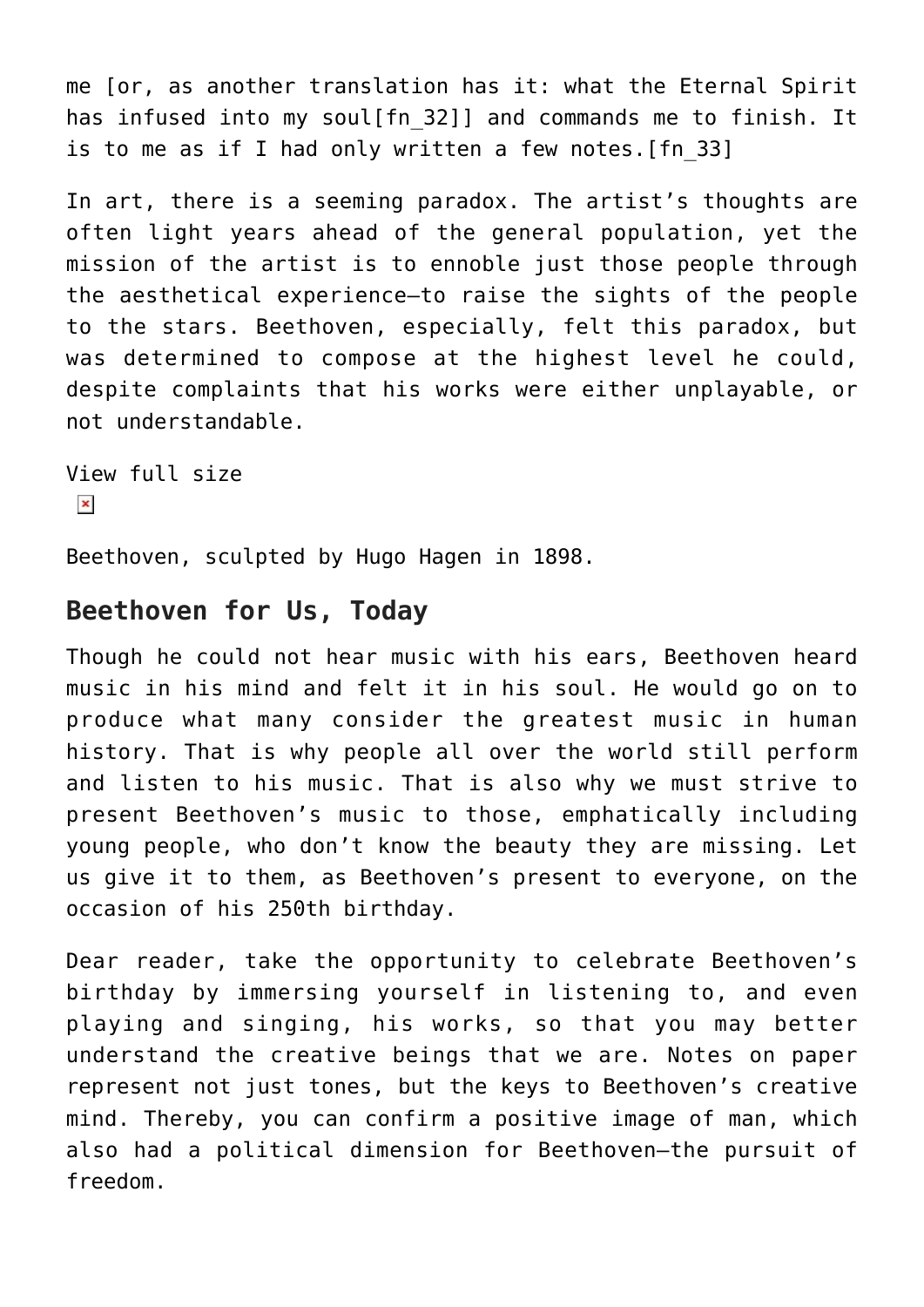Six months after leaving Bonn, Beethoven quoted from Friedrich Schiller's play, *Don Carlos* in the commemorative leaf that he wrote for a woman: "Do well where one can, love freedom above all, never renounce the truth, not even before the royal throne."[\[fn\\_34\]](https://larouchepub.com/other/2021/4810-beethoven_and_creativity.html#footnote-022)

As Schiller said, the road to Freedom goes through Beauty. That was Schiller's solution after the French Revolution, which did not end like the American Revolution, but in a bloodbath.[\[fn\\_35\]](https://larouchepub.com/other/2021/4810-beethoven_and_creativity.html#footnote-021) It is not rage and anger that will transform our society for the better, but reasoned future-oriented policy proposals based on the most noble image of man.

Beethoven characterized humanity as "we mortals with immortal minds." His creativity can speak directly to you from his place in the "simultaneity of eternity," the place LaRouche often spoke of, outside of space and time, where the emanations of the most creative people in history are found.

From a letter to a painter: "*Continue to paint* and I shall *continue to write down notes,* and thus we shall live—forever?—yes, perhaps, forever."[\[fn\\_36\]](https://larouchepub.com/other/2021/4810-beethoven_and_creativity.html#footnote-020)

"I would rather set to music Homer, Klopstock, Schiller, although even these would cause difficulties, but *these immortal poets* are worth it.["\[fn\\_37\]](https://larouchepub.com/other/2021/4810-beethoven_and_creativity.html#footnote-019)

To fellow composer Luigi Cherubini: "True art is imperishable, and the true artist feels inward pleasure in the production of great works.["\[fn\\_38\]](https://larouchepub.com/other/2021/4810-beethoven_and_creativity.html#footnote-018)

We can drink from this fountain of creativity, and nourish ourselves, so that, hopefully, we may contribute, each in his or her own way, to enriching the flow.

And ye musicians: strive to master Beethoven's compositional principles so that we may rediscover the almost lost art of composing beautiful and profound music, and, maybe, even, go beyond.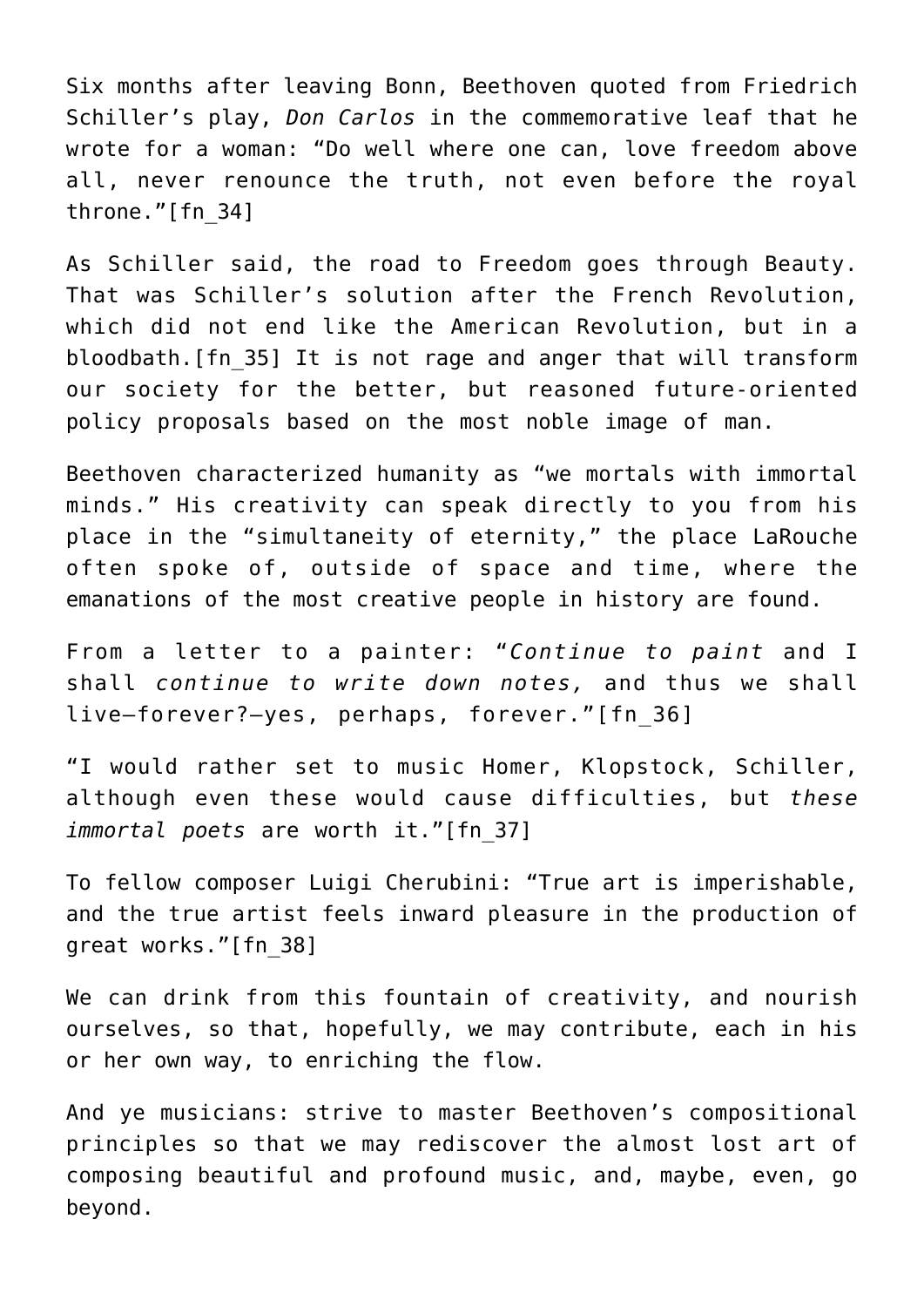Let Beethoven aid us in developing our own creative powers so that we may generate nothing less than a new global renaissance, for the sake of needy humanity.

*—*[mich.ras@hotmail.com](mailto:mich.ras%40hotmail.com?subject=EIR%20March%205%2C%202021)

Read the author's other articles on culture at [https://rasmussenmichelle.academia.edu/.](https://rasmussenmichelle.academia.edu/)

[View full size](https://larouchepub.com/graphics/2021/4810/lg/schiller_11-18-18_birthday_concert_15.jpg)  $\pmb{\times}$ 

EIRNS/Sylvia Spaniolo

"The true artist feels inward pleasure in the production of great works." —Beethoven. Here, the Schiller Institute NYC Chorus and orchestra in a concert on Schiller's birthday, St. Bartholomew's Church, New York, November 18, 2018. The Schiller Institute encourages members of the public to join the Chorus.

[\[fn\\_1\]1](https://larouchepub.com/other/2021/4810-beethoven_and_creativity.html#footnote-055-backlink). Lyndon LaRouche, *Think Like Beethoven,* paperback available [here](https://www.amazon.com/Think-Like-Beethoven-Lyndon-LaRouche/dp/1655185640). [\[back to text for fn\\_1\]](https://larouchepub.com/other/2021/4810-beethoven_and_creativity.html#footnote-055-backlink)

[\[fn\\_2\]2](https://larouchepub.com/other/2021/4810-beethoven_and_creativity.html#footnote-054-backlink). Dr. A.C. Kalischer, *Beethoven's Letters, With Explanatory Notes,* Dover, 1972, page 160. [\[back to text for](https://larouchepub.com/other/2021/4810-beethoven_and_creativity.html#footnote-054-backlink) [fn\\_2\]](https://larouchepub.com/other/2021/4810-beethoven_and_creativity.html#footnote-054-backlink)

[\[fn\\_3\]](https://larouchepub.com/other/2021/4810-beethoven_and_creativity.html#footnote-053-backlink)3. Michelle Rasmussen, " 'All Men Become Brothers': The Decades-Long Struggle for Beethoven's Ninth Symphony," *EIR* Vol. 42, No. 26, June 26, 2015, [pages](https://larouchepub.com/eiw/public/2015/eirv42n26-20150626/38-51_4226.pdf) [38-51](https://larouchepub.com/eiw/public/2015/eirv42n26-20150626/38-51_4226.pdf). [\[back to text for fn\\_3\]](https://larouchepub.com/other/2021/4810-beethoven_and_creativity.html#footnote-053-backlink)

[\[fn\\_4\]4](https://larouchepub.com/other/2021/4810-beethoven_and_creativity.html#footnote-052-backlink). Maynard Solomon, "Reason and Imagination: Beethoven's Aesthetic Evolution," in *Historical Musicology: Sources, Methods, Interpretations,* by Stephen A. Crist and Roberta Montemorra Marvin (editors), University of Rochester Press, 2008, page 189. [\[back to text for fn\\_4\]](https://larouchepub.com/other/2021/4810-beethoven_and_creativity.html#footnote-052-backlink)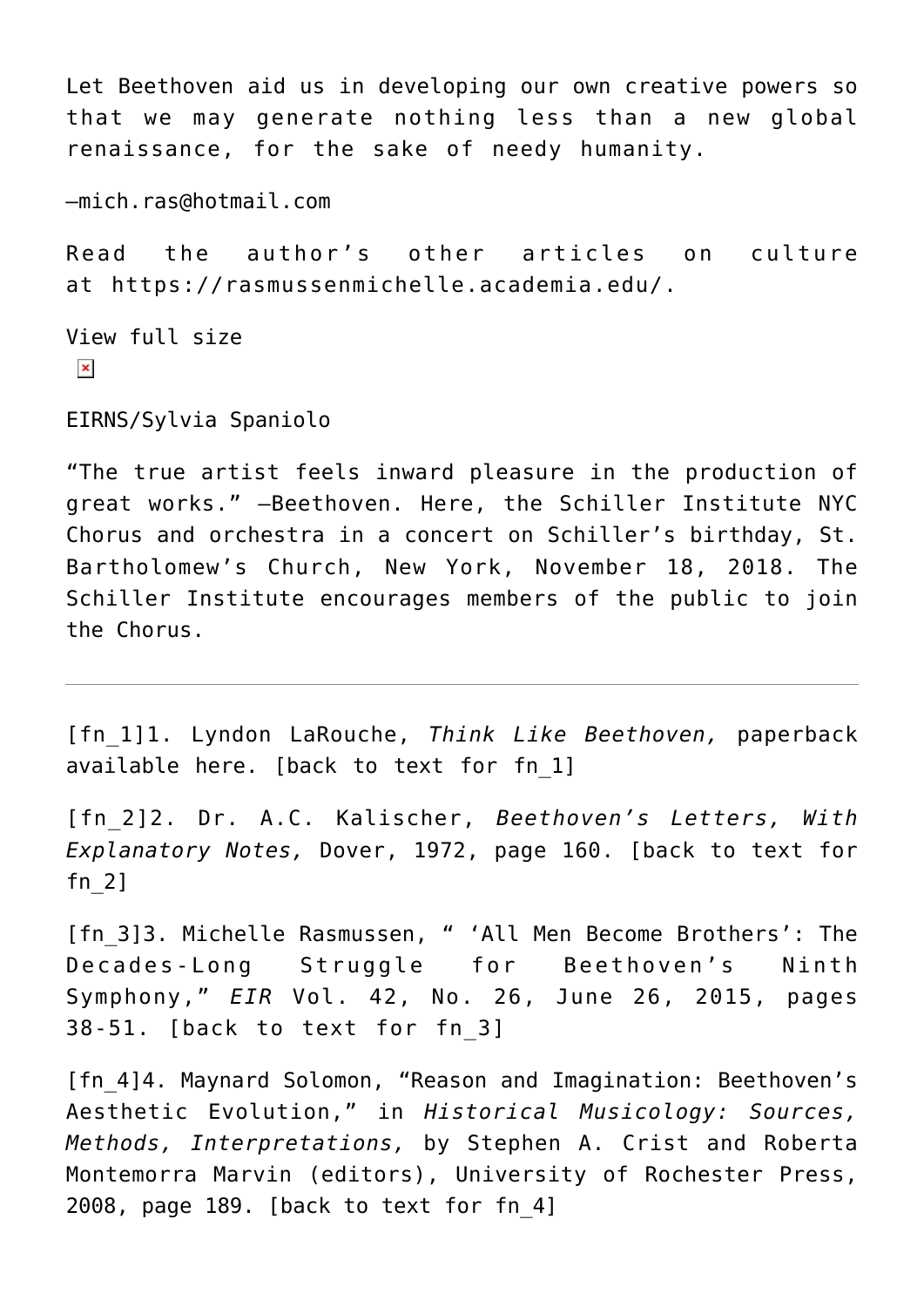[\[fn\\_5\]](https://larouchepub.com/other/2021/4810-beethoven_and_creativity.html#footnote-051-backlink)5. Kalischer, page 68. See note 2. [\[back to text for](https://larouchepub.com/other/2021/4810-beethoven_and_creativity.html#footnote-051-backlink) [fn\\_5\]](https://larouchepub.com/other/2021/4810-beethoven_and_creativity.html#footnote-051-backlink)

 $[fn 6]6.$  Kalischer, page 331.  $[back to text for fn 6]$ 

[fn 7]7. From a more extensive footnote about Plato written by Edgar A. Poe in "The Colloquy of Monos and Una." *The Complete Tales and Poems of Edgar Allan Poe,* Modern Library, 1938, page 446. [\[back to text for fn\\_7\]](https://larouchepub.com/other/2021/4810-beethoven_and_creativity.html#footnote-049-backlink)

[fn 8]8. Written in Lenz von Breuning's album, Kalischer, page 11. [\[back to text for fn\\_8\]](https://larouchepub.com/other/2021/4810-beethoven_and_creativity.html#footnote-048-backlink)

[\[fn\\_9\]](https://larouchepub.com/other/2021/4810-beethoven_and_creativity.html#footnote-047-backlink)9. Speech delivered to the Schiller Institute conference, "Classical Culture, an Imperative for Mankind," held in Rüsselsheim, Germany, July 3, 2011. *EIR* Vol. 38, No. 27, July 15, 2011, pages 30-38. [\[back to text for fn\\_9\]](https://larouchepub.com/other/2021/4810-beethoven_and_creativity.html#footnote-047-backlink)

[\[fn\\_10\]](https://larouchepub.com/other/2021/4810-beethoven_and_creativity.html#footnote-046-backlink)10. Azquotes.com/quote/864207 [\[back to text for fn\\_10\]](https://larouchepub.com/other/2021/4810-beethoven_and_creativity.html#footnote-046-backlink)

[\[fn\\_11\]1](https://larouchepub.com/other/2021/4810-beethoven_and_creativity.html#footnote-045-backlink)1. Albert Einstein, *Einstein On Cosmic Religion and Other Opinions & Aphorisms.* goodreads.com/quotes/423568. [\[back](https://larouchepub.com/other/2021/4810-beethoven_and_creativity.html#footnote-045-backlink) [to text for fn\\_11\]](https://larouchepub.com/other/2021/4810-beethoven_and_creativity.html#footnote-045-backlink)

[\[fn\\_12\]1](https://larouchepub.com/other/2021/4810-beethoven_and_creativity.html#footnote-044-backlink)2. www.azquotes.com/quote/831606. [\[back to text for](https://larouchepub.com/other/2021/4810-beethoven_and_creativity.html#footnote-044-backlink) [fn\\_12\]](https://larouchepub.com/other/2021/4810-beethoven_and_creativity.html#footnote-044-backlink)

[\[fn\\_13\]](https://larouchepub.com/other/2021/4810-beethoven_and_creativity.html#footnote-043-backlink)13. brainyquote.com /quotes/albert\_einstein\_121643. [\[back to text for fn\\_13\]](https://larouchepub.com/other/2021/4810-beethoven_and_creativity.html#footnote-043-backlink)

[fn 14]14. Read the article, "Einstein the Artist," by Shawna Halevy, one of LaRouche's collaborators. *EIR* Vol. 39, No. 19, May 11, 2012, [pages 58-66](https://larouchepub.com/eiw/public/2012/eirv39n19-20120511/58-66_3919.pdf) [\[back to text for fn\\_14\]](https://larouchepub.com/other/2021/4810-beethoven_and_creativity.html#footnote-042-backlink)

[\[fn\\_15\]1](https://larouchepub.com/other/2021/4810-beethoven_and_creativity.html#footnote-041-backlink)5. Solomon, "Reason and Imagination," in *Historical Musicology,* page 194. See note 4. [\[back to text for fn\\_15\]](https://larouchepub.com/other/2021/4810-beethoven_and_creativity.html#footnote-041-backlink)

[\[fn\\_16\]1](https://larouchepub.com/other/2021/4810-beethoven_and_creativity.html#footnote-040-backlink)6. Counterpoint is the art of writing two or more lines, or voices, of music designed to be in dialogue with each other, from "point against point," writing a contrary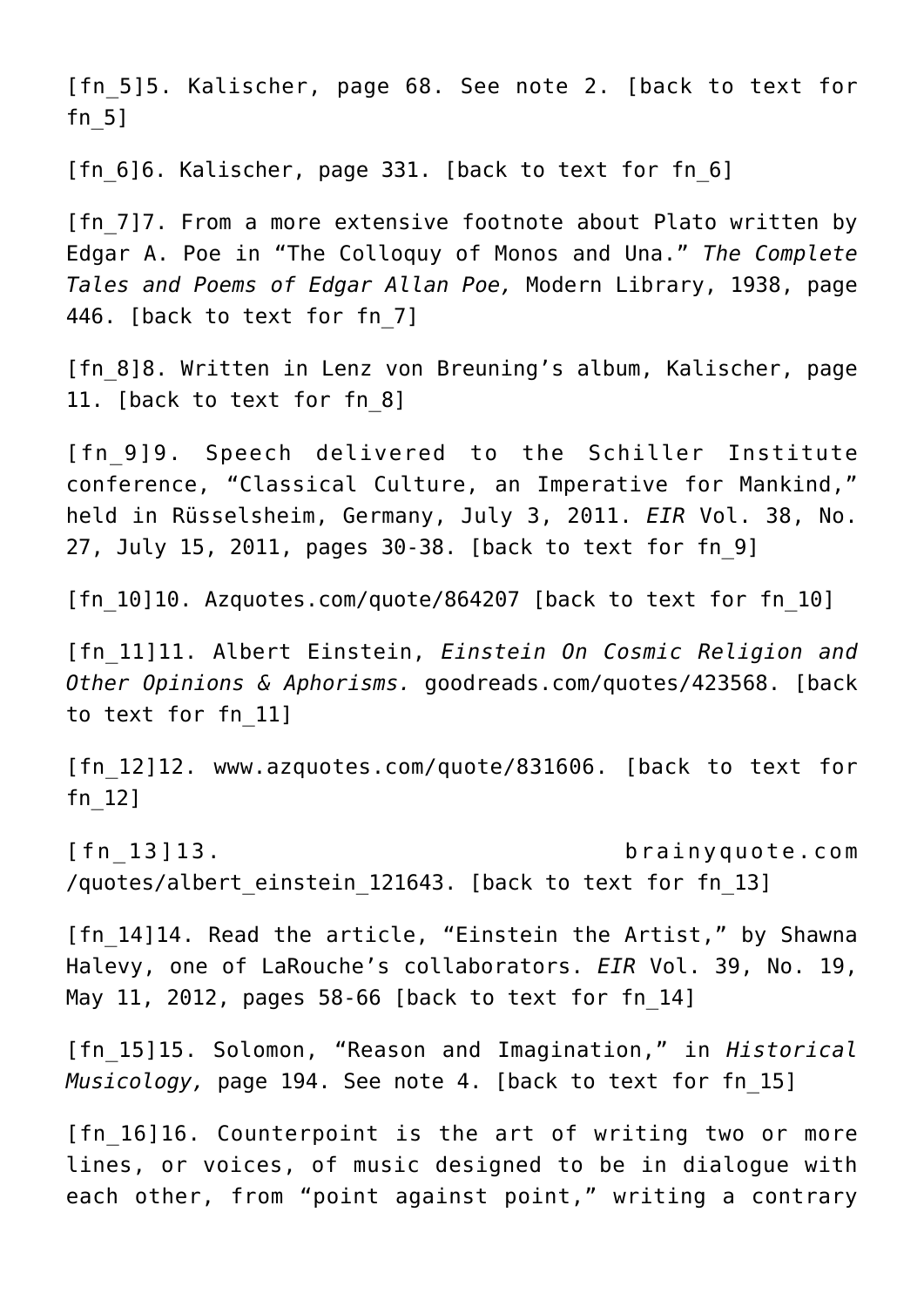note to a given note, or point. [\[back to text for fn\\_16\]](https://larouchepub.com/other/2021/4810-beethoven_and_creativity.html#footnote-040-backlink)

[\[fn\\_17\]1](https://larouchepub.com/other/2021/4810-beethoven_and_creativity.html#footnote-039-backlink)7. Michael Hamburger (editor), *Beethoven: Letters, Journals and Conversations,* Thames & Hudson, 2007, page 199. [\[back to text for fn\\_17\]](https://larouchepub.com/other/2021/4810-beethoven_and_creativity.html#footnote-039-backlink)

[\[fn\\_18\]1](https://larouchepub.com/other/2021/4810-beethoven_and_creativity.html#footnote-038-backlink)8. Maynard Solomon, *Beethoven Essays,* Harvard University Press, 1990, page 127. [\[back to text for fn\\_18\]](https://larouchepub.com/other/2021/4810-beethoven_and_creativity.html#footnote-038-backlink)

[\[fn\\_19\]1](https://larouchepub.com/other/2021/4810-beethoven_and_creativity.html#footnote-037-backlink)9. Solomon, "Reason and Imagination," in *Historical Musicology,* page 194. [\[back to text for fn\\_19\]](https://larouchepub.com/other/2021/4810-beethoven_and_creativity.html#footnote-037-backlink)

[\[fn\\_20\]2](https://larouchepub.com/other/2021/4810-beethoven_and_creativity.html#footnote-036-backlink)0. Over September 20-22, 1995, the Schiller Institute sponsored a series of seminars featuring Lyndon LaRouche's close friend and collaborator Norbert Brainin, at the Dolná Krupá castle in Slovakia. Watch Mr. Brainin demonstrate the principle of motivic through composition in Seminar No. 4 [here](https://youtu.be/Hk74vsoMKLc), or read more about it [here.](https://archive.schillerinstitute.com/music/1995/brainin_demo1.html) [\[back to text for fn\\_20\]](https://larouchepub.com/other/2021/4810-beethoven_and_creativity.html#footnote-036-backlink)

[\[fn\\_21\]2](https://larouchepub.com/other/2021/4810-beethoven_and_creativity.html#footnote-035-backlink)1. To Baron Carl August von Klein in 1826, Kalischer, page 365. [\[back to text for fn\\_21\]](https://larouchepub.com/other/2021/4810-beethoven_and_creativity.html#footnote-035-backlink)

[\[fn\\_22\]2](https://larouchepub.com/other/2021/4810-beethoven_and_creativity.html#footnote-034-backlink)2. Solomon, "Reason and Imagination," in *Historical Musicology,* page 191. [\[back to text for fn\\_22\]](https://larouchepub.com/other/2021/4810-beethoven_and_creativity.html#footnote-034-backlink)

[\[fn\\_23\]](https://larouchepub.com/other/2021/4810-beethoven_and_creativity.html#footnote-033-backlink)23. *Op. cit.,* page 192. [\[back to text for fn\\_23\]](https://larouchepub.com/other/2021/4810-beethoven_and_creativity.html#footnote-033-backlink)

[fn 24]24. A word coined before Schiller, by Johann Georg Adam Forster in writing about Benjamin Franklin. [\[back to text for](https://larouchepub.com/other/2021/4810-beethoven_and_creativity.html#footnote-032-backlink) [fn\\_24\]](https://larouchepub.com/other/2021/4810-beethoven_and_creativity.html#footnote-032-backlink)

[\[fn\\_25\]](https://larouchepub.com/other/2021/4810-beethoven_and_creativity.html#footnote-031-backlink)25. Kalischer, page 330. [\[back to text for fn\\_25\]](https://larouchepub.com/other/2021/4810-beethoven_and_creativity.html#footnote-031-backlink)

[\[fn\\_26\]](https://larouchepub.com/other/2021/4810-beethoven_and_creativity.html#footnote-030-backlink)26. Manuel Komroff, *Beethoven and the World of Music*, Dodd, Mead, 1961, page 164. [\[back to text for fn\\_26\]](https://larouchepub.com/other/2021/4810-beethoven_and_creativity.html#footnote-030-backlink)

[\[fn\\_27\]2](https://larouchepub.com/other/2021/4810-beethoven_and_creativity.html#footnote-029-backlink)7. Solomon, "Reason and Imagination," in *Historical Musicology,* page 190. [\[back to text for fn\\_27\]](https://larouchepub.com/other/2021/4810-beethoven_and_creativity.html#footnote-029-backlink)

[\[fn\\_28\]](https://larouchepub.com/other/2021/4810-beethoven_and_creativity.html#footnote-028-backlink)28. Hamburger, *Beethoven: Letters,* page 122. See note 17. [\[back to text for fn\\_28\]](https://larouchepub.com/other/2021/4810-beethoven_and_creativity.html#footnote-028-backlink)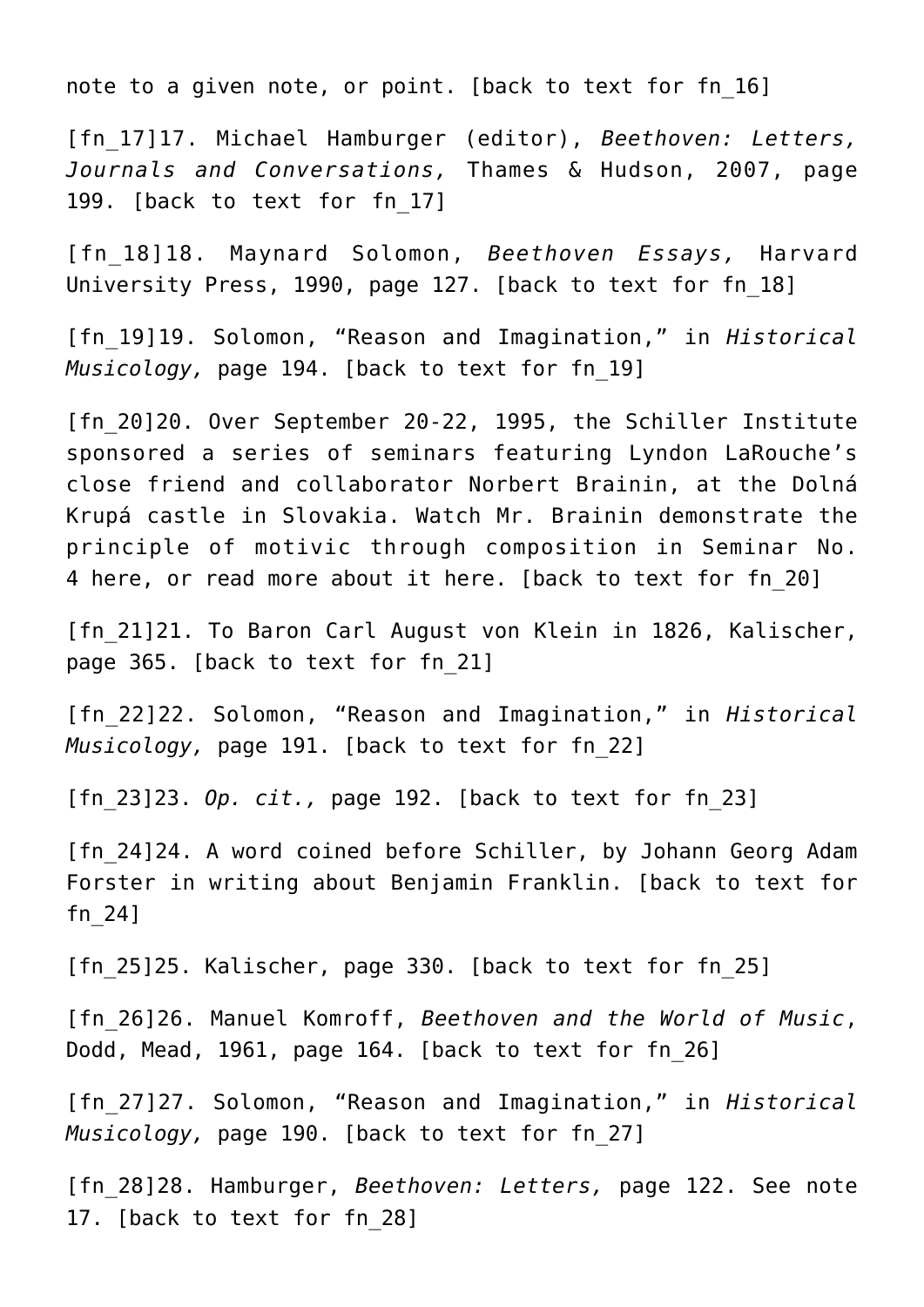[\[fn\\_29\]2](https://larouchepub.com/other/2021/4810-beethoven_and_creativity.html#footnote-027-backlink)9. Birgit Lodes, in William Kinderman (editor), *The String Quartets of Beethoven,* University of Illinois Press, 2020, page 186. [\[back to text for fn\\_29\]](https://larouchepub.com/other/2021/4810-beethoven_and_creativity.html#footnote-027-backlink)

[\[fn\\_30\]](https://larouchepub.com/other/2021/4810-beethoven_and_creativity.html#footnote-026-backlink)30. Kalischer, page 23. [\[back to text for fn\\_30\]](https://larouchepub.com/other/2021/4810-beethoven_and_creativity.html#footnote-026-backlink)

[\[fn\\_31\]3](https://larouchepub.com/other/2021/4810-beethoven_and_creativity.html#footnote-025-backlink)1. *Thayer's Life of Beethoven,* Vol. I, revised and edited by Elliot Forbes, Princeton University Press, 1991, page 305. [\[back to text for fn\\_31\]](https://larouchepub.com/other/2021/4810-beethoven_and_creativity.html#footnote-025-backlink)

[\[fn\\_32\]3](https://larouchepub.com/other/2021/4810-beethoven_and_creativity.html#footnote-024-backlink)2. Maynard Solomon, *Late Beethoven: Music, Thought, Imagination,* University of California Press, 2004, page 93. [\[back to text for fn\\_32\]](https://larouchepub.com/other/2021/4810-beethoven_and_creativity.html#footnote-024-backlink)

[\[fn\\_33\]](https://larouchepub.com/other/2021/4810-beethoven_and_creativity.html#footnote-023-backlink)33. Kalischer, page 332. [\[back to text for fn\\_33\]](https://larouchepub.com/other/2021/4810-beethoven_and_creativity.html#footnote-023-backlink)

[fn 34]34. To Theodora Johanna Vocke in Nuremberg, May 22, 1793. Joseph Schmidt-Görg, "A Schiller Quote from Beethoven in a New Perspective," in Günter Henle, *Music, Edition, Interpretation,* 1980, page 423. [\[back to text for fn\\_34\]](https://larouchepub.com/other/2021/4810-beethoven_and_creativity.html#footnote-022-backlink)

[\[fn\\_35\]](https://larouchepub.com/other/2021/4810-beethoven_and_creativity.html#footnote-021-backlink)35. Beethoven actually expressed his desire to travel to North America. "If only God will restore me to my health, which to say the least, has improved, I could do myself justice, in accepting offers from all cities in Europe, yes, even North America, and might still prosper." Beethoven received a request for an oratorio from Boston's Musical Society, which, in the end, he did not write. Kalischer, page 289. [\[back to text for fn\\_35\]](https://larouchepub.com/other/2021/4810-beethoven_and_creativity.html#footnote-021-backlink)

[\[fn\\_36\]3](https://larouchepub.com/other/2021/4810-beethoven_and_creativity.html#footnote-020-backlink)6. Solomon, *Late Beethoven,* page 98. See note 32. [\[back to text for fn\\_36\]](https://larouchepub.com/other/2021/4810-beethoven_and_creativity.html#footnote-020-backlink)

[\[fn\\_37\]](https://larouchepub.com/other/2021/4810-beethoven_and_creativity.html#footnote-019-backlink)37. Kalischer, page 321. [\[back to text for fn\\_37\]](https://larouchepub.com/other/2021/4810-beethoven_and_creativity.html#footnote-019-backlink)

[\[fn\\_38\]](https://larouchepub.com/other/2021/4810-beethoven_and_creativity.html#footnote-018-backlink)38. Kalischer, page 296. [\[back to text for fn\\_38\]](https://larouchepub.com/other/2021/4810-beethoven_and_creativity.html#footnote-018-backlink)

#### **Beethoven Thought in Metaphor**

Even when he was not composing, Beethoven thought in metaphor.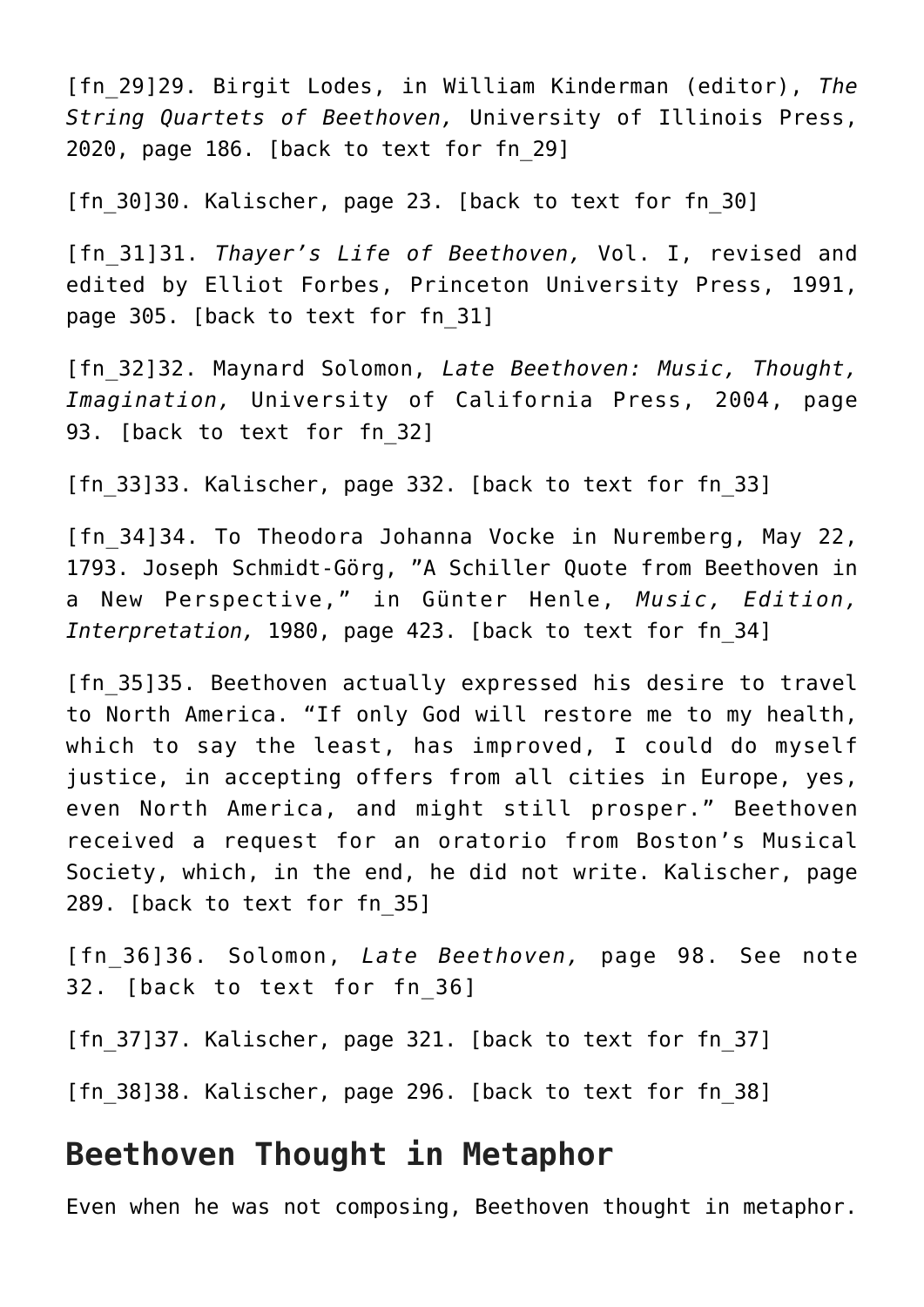In response to a letter from his brother which was proudly signed "landowner," Beethoven signed his letter, "brainowner. $"^a$ [\[fn\\_1\]](https://larouchepub.com/other/2021/4810-beethoven_and_creativity.html#footnote-017)

From a remembrance by music critic and literary figure, Johann Friedrich Rochlitz: "Once he is in the vein, rough, striking witticisms, droll conceits, surprising and exciting paradoxes suggest themselves to him in a continuous flow."<sup>b</sup>[\[fn\\_2\]](https://larouchepub.com/other/2021/4810-beethoven_and_creativity.html#footnote-016)[\[fn\\_3\]](https://larouchepub.com/other/2021/4810-beethoven_and_creativity.html#footnote-015)

From his student Karl Czerny: "He could introduce a play on words anywhere." $^{\circ}$  For example, "As regards Frau v. Stein [stone in English], I beg her not to let Herr v. Steiner be petrified, so that he may still be able to serve me."<sup>d</sup>[\[fn\\_4\]](https://larouchepub.com/other/2021/4810-beethoven_and_creativity.html#footnote-014)

Or he could make up funny words, calling a fugue "tone-flightwork."<sup>e</sup> [\[fn\\_5\]](https://larouchepub.com/other/2021/4810-beethoven_and_creativity.html#footnote-013)

Here is an example of the great fun Beethoven had when writing to Tobias Hasslinger, publisher Sigmund Anton Steiner's assistant, who later became the publisher (Beethoven usually called Hasslinger the "little adjutant," Beethoven being "Generalissimus"):

```
I dreamed that I was taking a far journey, as far as Syria, as
far as India, back again as far as Arabia; finally I came
indeed to Jerusalem. The Holy City prompted thoughts about the
Holy Writ [Bible], when, and no wonder, I thought of the man
Tobias [from the Bible], and naturally that led to my thinking
of our little Tobias and our pertobias[sen] [making the name a
verb, then a noun meaning to turn the name 'Tobias' into
musicf
[fn_6]]; now, in my dream journey, the following canon
[fn_7]
```
[View full size](https://larouchepub.com/graphics/2021/4810/lg/O_tobias.jpg)  $\pmb{\times}$ 

Beethoven then forgot the canon\*[fn 8], and when he remembered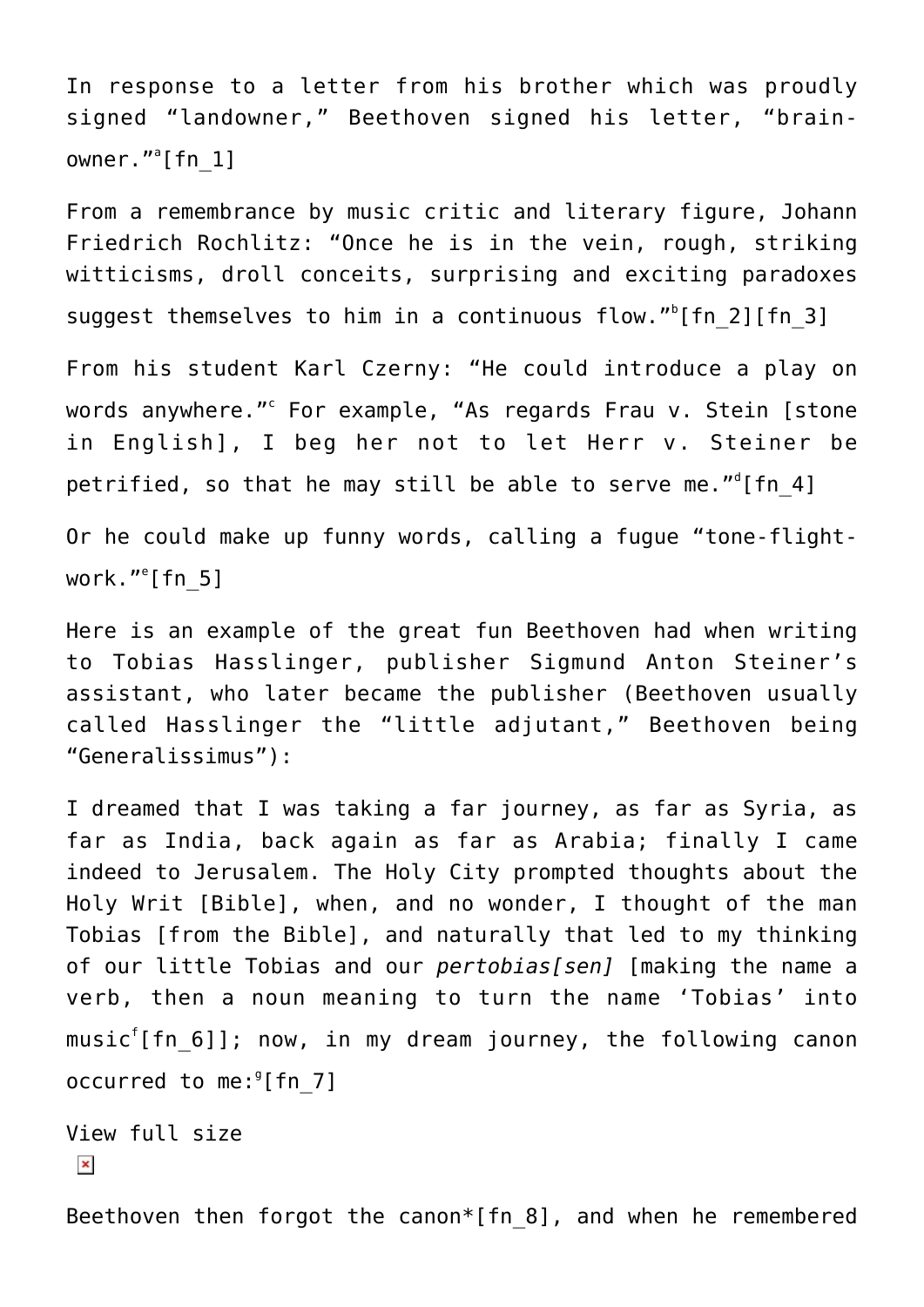it again, it had turned into a three-voice canon, which he held as strongly as Menelaus had held Proteus.

His letter to Tobias Hasslinger continues:

Soon I shall send in something about Steiner, too, just to prove that he hasn't a heart of stone. Farewell, very dearest of friends, we wish you continually that you may never be true to the name of publisher and may never be publicly humiliated…. [The pun on *Verleger* (publisher) and *verlegen* (embarrassed, at a loss) was one of which Beethoven was especially fond.] $^h$ [\[fn\\_9\]](https://larouchepub.com/other/2021/4810-beethoven_and_creativity.html#footnote-009)

Enclosed in a letter to a publisher in 1825 with some canons, Beethoven includes:

[A] supplement, a romantic description of the life of Tobias Hasslinger in 3 parts. First part: Tobias is an assistant of the celebrated authority, Capellmeister Fux—and holds the ladder to his Gradus ad Parnassum [steps to Parnassus, the mountain where the Muses live, the name of Fux's pedantic book on counterpoint]. As he is now inclined to practical joking, through shaking and pushing the ladder he causes many of those who had got fairly high up to fall headlong and break their necks, &c. He now bids farewell to our clod of earth and reappears at the time of Albrechtsberger [a leading counterpoint teacher who gave Beethoven some lessons].

2nd part. The already existing Fuxian *nota cambiata* [changed note] is now treated in conjunction with A[lbrechtsberger]. and the changing notes thoroughly expounded; the art of creating a musical skeleton is carried on to the highest degree, &c. Tobias, now a caterpillar, is turned into a grub [butterfly larva], is developed, and appears for the third time on this earth.

3rd part. The scarcely formed wings now hasten to the *Paternostergässl* [the address of the publisher]; he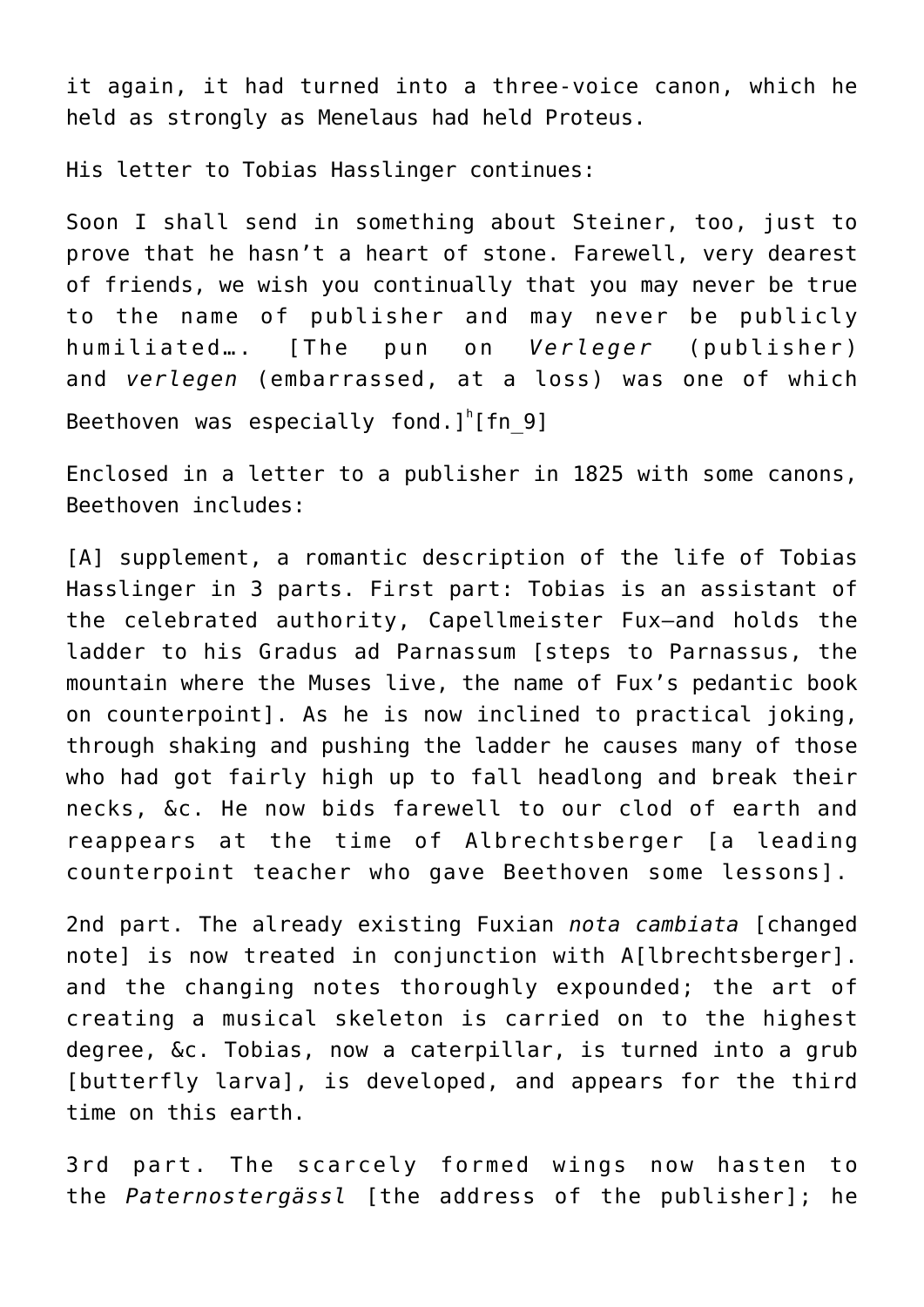becomes *Paternostergässler Capellmeister,* and having gone through the school of the changing notes [*Wechselnoten*] he retains nothing of them but the change [*Wechsel*], and so gains the friend of his youth, and finally becomes a member of several inland empty-headed societies, &c. If you ask him, he will certainly allow this account of his life to be published.<sup>i</sup>[\[fn\\_10\]](https://larouchepub.com/other/2021/4810-beethoven_and_creativity.html#footnote-008)

[\[back to text\]](https://larouchepub.com/other/2021/4810-beethoven_and_creativity.html#bmetaphor)

[\[fn\\_1\]](https://larouchepub.com/other/2021/4810-beethoven_and_creativity.html#footnote-017-backlink)a. Russell Sherman, *Piano Pieces,* Farrar, Straus and Giroux, September 30, 1997, page 114. [\[back to text for fn\\_1\]](https://larouchepub.com/other/2021/4810-beethoven_and_creativity.html#footnote-017-backlink)

[\[fn\\_2\]b](https://larouchepub.com/other/2021/4810-beethoven_and_creativity.html#footnote-016-backlink). Oscar Sonneck (editor), *Beethoven: Impressions by His Contemporaries,* Dover Books, 1967, page 128. [\[back to text for](https://larouchepub.com/other/2021/4810-beethoven_and_creativity.html#footnote-016-backlink) [fn\\_2\]](https://larouchepub.com/other/2021/4810-beethoven_and_creativity.html#footnote-016-backlink)

[\[fn\\_3\]c](https://larouchepub.com/other/2021/4810-beethoven_and_creativity.html#footnote-015-backlink). Solomon, "Reason and Imagination," in *Historical Musicology,* page 223. [\[back to text for fn\\_3\]](https://larouchepub.com/other/2021/4810-beethoven_and_creativity.html#footnote-015-backlink)

[fn 4]d. Kalischer, page 229. [back to text for fn 4]

[fn 5]e. Kalischer, page 356. [back to text for fn 5]

[fn 6]f. The Free Dictionary Language Forums, by Farlex, "[Beethoven's writing: question](https://forum.thefreedictionary.com/postst94588_Beethoven-s-writing--question.aspx)." [\[back to text for fn\\_6\]](https://larouchepub.com/other/2021/4810-beethoven_and_creativity.html#footnote-012-backlink)

[fn 7]g. Kalischer, page 281. [back to text for fn 7]

 $[fn 8]* http://beethoven.ru/node/909 [WoO 182: 0 Tobias!,$ трехголосный канон Бетховен (beethoven.ru)] [\[back to text for](https://larouchepub.com/other/2021/4810-beethoven_and_creativity.html#footnote-010-backlink) [fn\\_8\]](https://larouchepub.com/other/2021/4810-beethoven_and_creativity.html#footnote-010-backlink)

[\[fn\\_9\]](https://larouchepub.com/other/2021/4810-beethoven_and_creativity.html#footnote-009-backlink)h. The Unheard Beethoven website, ["Canon, O Tobias, WoO](https://unheardbeethoven.org/search.php?Identifier=woo182) [182.](https://unheardbeethoven.org/search.php?Identifier=woo182)" [\[back to text for fn\\_9\]](https://larouchepub.com/other/2021/4810-beethoven_and_creativity.html#footnote-009-backlink)

[fn 10]i. Kalischer, page 229. [back to text for fn 10]

[View full size](https://larouchepub.com/graphics/2021/4810/lg/o_tobias_full_BW.jpg)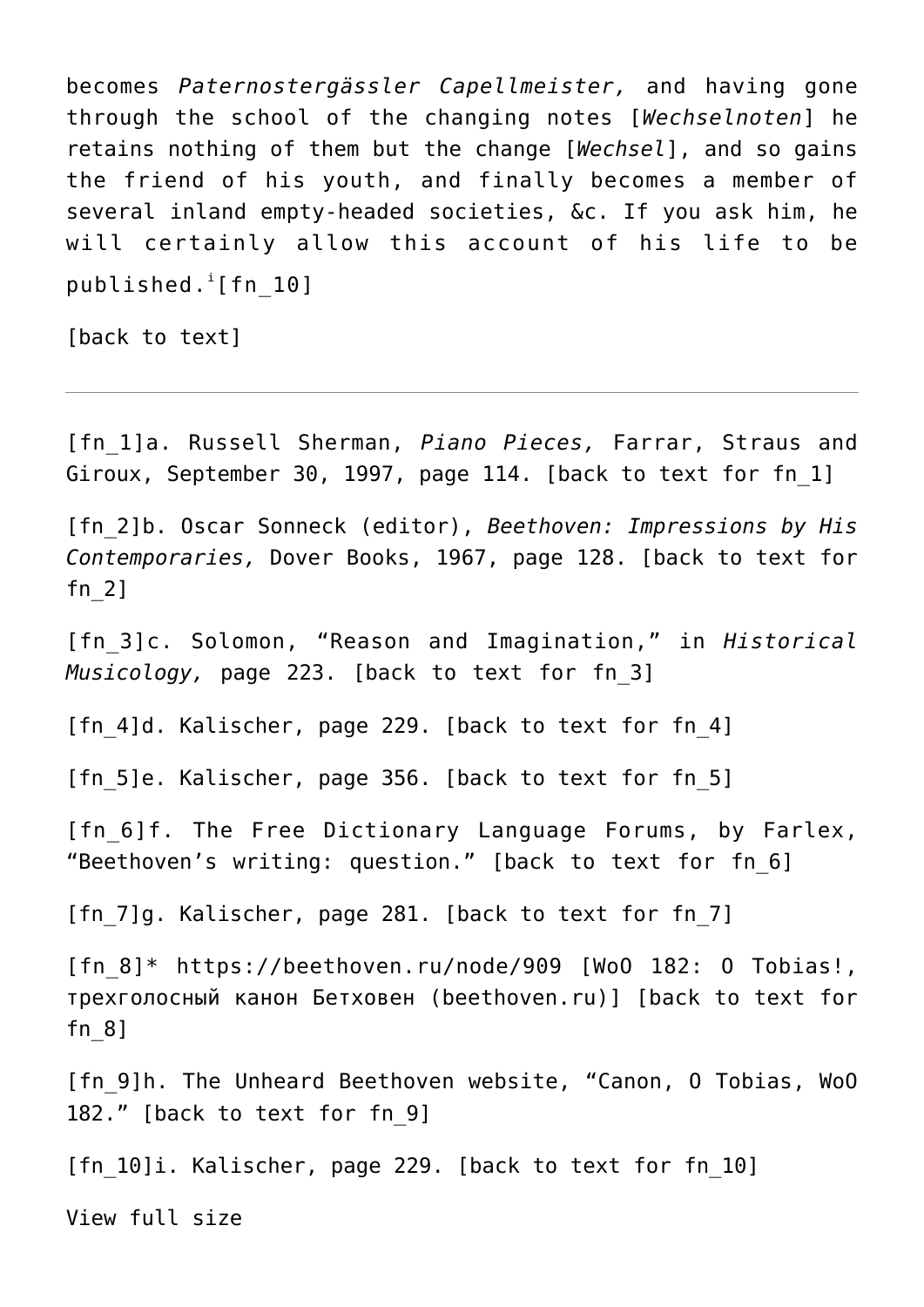$\pmb{\times}$ 

### **Beethoven: 'To Spread the Rays of the Godhead'**

In a letter to Archduke Rudolph, Beethoven wrote:

There is nothing higher than to approach the Godhead more nearly than other mortals and by means of that contact to spread the rays of the Godhead through the human race.<sup>j</sup>[\[fn\\_1\]](https://larouchepub.com/other/2021/4810-beethoven_and_creativity.html#footnote-007)

To Emilie, a girl of 8 to 10 years old, who had written to him in 1812:

Persevere, do not only practice your art, but endeavor also to fathom its inner meaning; it deserves this effort. For only art and science can raise men to the level of gods…. The true artist has no pride. He sees unfortunately that art has no limits; he has a vague awareness of how far he is from reaching his goal; and while others may perhaps be admiring him, he laments the fact that he has not yet reached the point whither his better genius only lights the way for him like a distant sun.

I should probably prefer to visit you and your family than to visit many a rich person who betrays a poverty of mind. If I should ever go to H., then I will call on you and your family. I know of no other human excellences than those which entitle one to be numbered among one's better fellow creatures. Where I find people of that type, there is my home.  $k$ [\[fn\\_2\]](https://larouchepub.com/other/2021/4810-beethoven_and_creativity.html#footnote-006)

In the 1790s, he wrote about the need "to strive towards the inaccessible goal which art and nature have set us."<sup>1</sup>[\[fn\\_3\]](https://larouchepub.com/other/2021/4810-beethoven_and_creativity.html#footnote-005)

When asked which of the string quartets *opera* 127, 130, 132 was the greatest: "Each in its way. Art demands of us that we shall not stand still…. You will find a new manner of part writing and thank God there is less lack of fancy than ever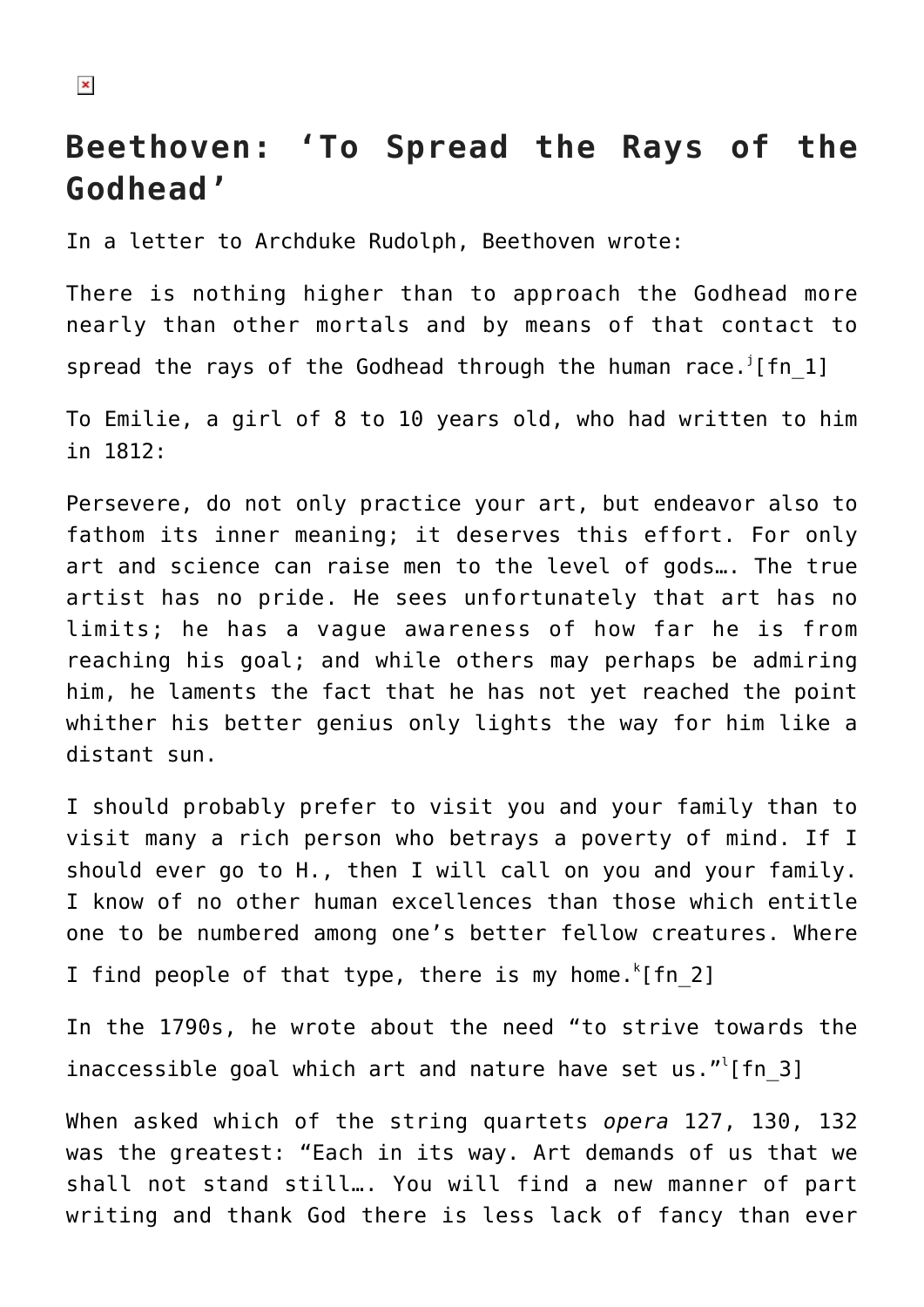before."<sup>m</sup> [\[fn\\_4\]](https://larouchepub.com/other/2021/4810-beethoven_and_creativity.html#footnote-004)

For the artist "there is no more undisturbed, more unalloyed or purer pleasure" than that which comes from rising "ever higher into the heaven of art.""[\[fn\\_5\]](https://larouchepub.com/other/2021/4810-beethoven_and_creativity.html#footnote-003)

Freedom and progress are the aims throughout creation:

[T]he older composers render us double service, since there is generally real artistic value in their works (among them only the German Handel and Seb. Bach possessed genius). But in the world of art, and in the whole of our great creation, *freedom and progress* are the main objectives. And although we moderns are not quite as far advanced in *solidity* as our *ancestors,* yet the refinement of our customs has enlarged many of our conceptions as well. $^{\circ}$ [\[fn\\_6\]](https://larouchepub.com/other/2021/4810-beethoven_and_creativity.html#footnote-002)

Dr. Kalischer comments<sup>p</sup>[\[fn\\_7\]](https://larouchepub.com/other/2021/4810-beethoven_and_creativity.html#footnote-001) on a letter of Beethoven to a court lawyer, Dr. Johann Baptist Bach: "We may recall the fact that the composer thought of writing an Overture on the name [B-A-C-H: B-flat, A, C, B-natural in German letter notation]; there are many sketches, the following is among some for the *Tenth Symphony*:

[View full size](https://larouchepub.com/graphics/2021/4810/lg/20210301-rasmussen-article-graphic.jpg)  $\pmb{\times}$ 

In a letter to the new directors of the Royal Imperial Court Theatre in Vienna, Beethoven wrote: "[T]he undersigned has always striven less for a livelihood than for the interests of art, the ennoblement of taste and the uplifting of his genius towards higher ideals and perfection."<sup>q</sup>[fn 8] **d**  $\blacksquare$  [\[back to](https://larouchepub.com/other/2021/4810-beethoven_and_creativity.html#bgodhead) [text\]](https://larouchepub.com/other/2021/4810-beethoven_and_creativity.html#bgodhead)

[\[fn\\_1\]j](https://larouchepub.com/other/2021/4810-beethoven_and_creativity.html#footnote-007-backlink). Solomon, "Reason and Imagination," in *Historical Musicology,* page189. [\[back to text for fn\\_1\]](https://larouchepub.com/other/2021/4810-beethoven_and_creativity.html#footnote-007-backlink)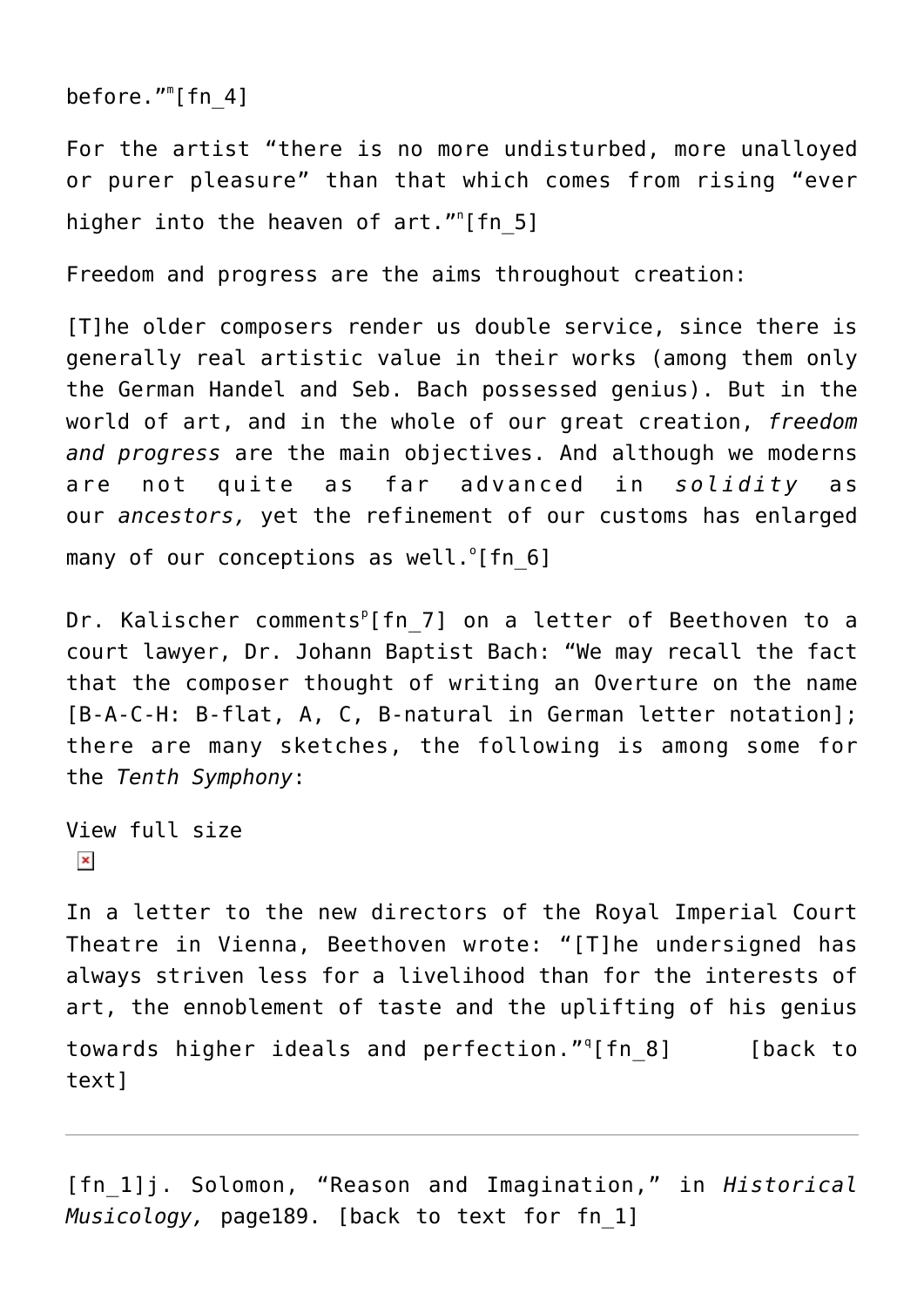[\[fn\\_2\]k](https://larouchepub.com/other/2021/4810-beethoven_and_creativity.html#footnote-006-backlink). Emily Anderson (editor), Letter No. 376, in *The Letters of Beethoven,* Vol. 1, W.W. Norton, 1986, pages 380-381. [\[back to text for fn\\_2\]](https://larouchepub.com/other/2021/4810-beethoven_and_creativity.html#footnote-006-backlink) [\[fn\\_3\]l](https://larouchepub.com/other/2021/4810-beethoven_and_creativity.html#footnote-005-backlink). Solomon, "Reason and Imagination," in *Historical Musicology,* page 191. [\[back to text for fn\\_3\]](https://larouchepub.com/other/2021/4810-beethoven_and_creativity.html#footnote-005-backlink) [\[fn\\_4\]](https://larouchepub.com/other/2021/4810-beethoven_and_creativity.html#footnote-004-backlink)m. *Ibid.,* page 192. [\[back to text for fn\\_4\]](https://larouchepub.com/other/2021/4810-beethoven_and_creativity.html#footnote-004-backlink) [fn 5]n. *Ibid.*, page 192. [back to text for fn 5] [fn 6]o. *Ibid.*, page 192. Words in parentheses from Kalischer, page 270. [\[back to text for fn\\_6\]](https://larouchepub.com/other/2021/4810-beethoven_and_creativity.html#footnote-002-backlink) [\[fn\\_7\]](https://larouchepub.com/other/2021/4810-beethoven_and_creativity.html#footnote-001-backlink)p. Kalischer, page 326. [\[back to text for fn\\_7\]](https://larouchepub.com/other/2021/4810-beethoven_and_creativity.html#footnote-001-backlink) [\[fn\\_8\]](https://larouchepub.com/other/2021/4810-beethoven_and_creativity.html#footnote-000-backlink)q. *Thayer's Life of Beethoven,* revised and edited by Elliot Forbes, Vol. I, Princeton University Press, 1991, page 426. [back to text for fn 8]

[SUBSCRIBE TO EIR](https://store.larouchepub.com/EIR-Subscribe-p/eiwos-0-0-0.htm)

[\[back to text\]](https://larouchepub.com/other/2021/4810-beethoven_and_creativity.html#bgodhead)

 $\mathbf{x}$  $\pmb{\times}$ 

*This article appears in the [March 5, 2021 issue](https://larouchepub.com/eiw/public/2021/eirv48n10-20210305/index.html) of Executive Intelligence Review.*

**January 17, 1990**

### **In the Garden of Gethsemane**

by Lyndon H. LaRouche, Jr.

*[\[Print version of this article\]](https://larouchepub.com/eiw/public/2021/eirv48n10-20210305/eirv48n10-20210305_033-in_the_garden_of_gethsemane-lar.pdf)*

**Editor's Note:** This essay was first published in *EIR* Vol. 44, No. 37, September 15, 2017, pages 19-21.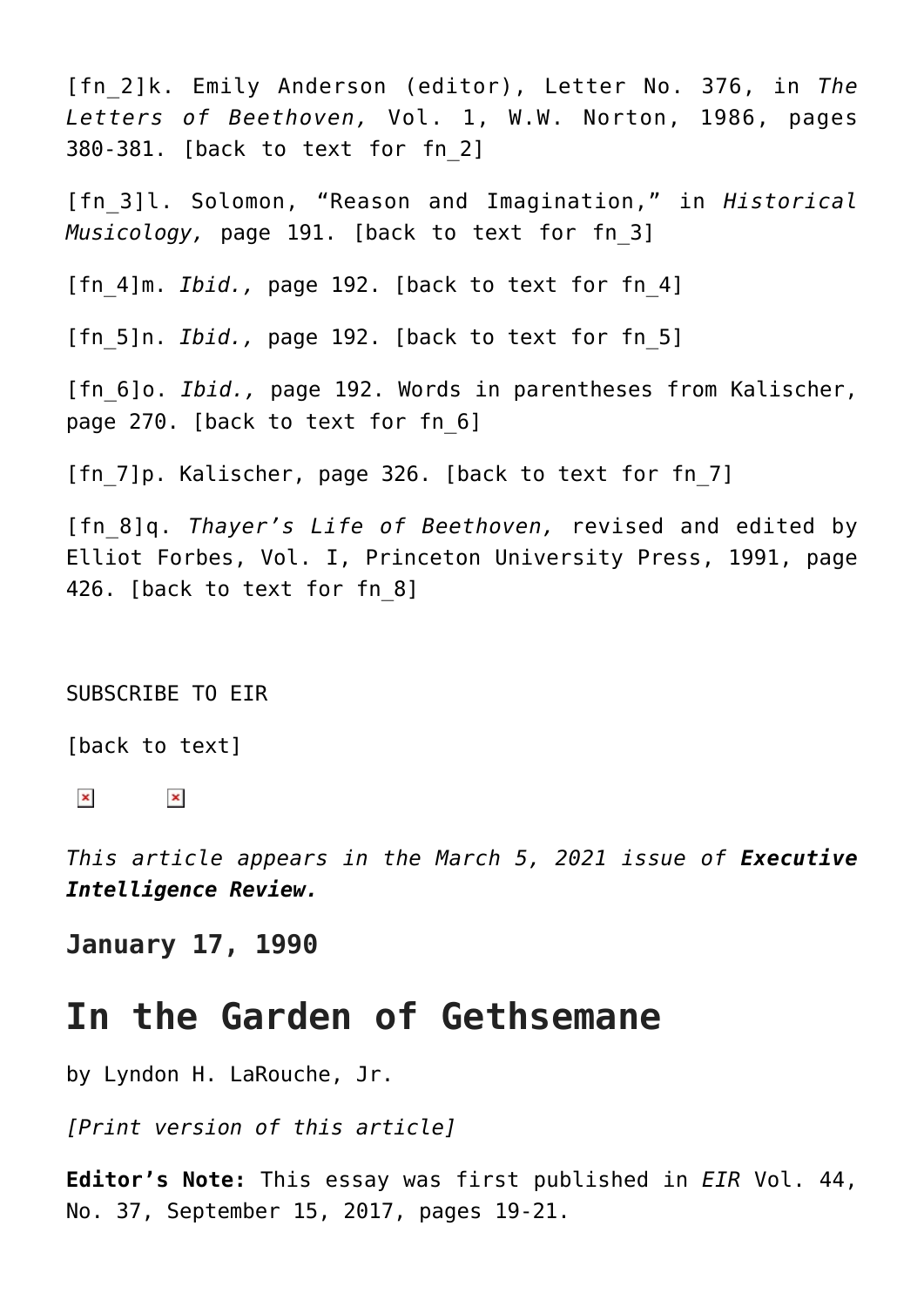A prophet is not without honor, save in his own country.

—Matthew 13:57

Those of us who find ourselves in Gethsemane—a Gethsemane where we are told that we must take a role of leadership with our eye on Christ on the Cross—often experience something which, unfortunately, most people do not. We tend to look at things from a different standpoint. Before trying to situate how I see the recent period, and the period immediately before us, I should try to communicate what my viewpoint is, a viewpoint which I know is shared in some degree of very close approximation by everyone who has gone to Gethsemane with the view of the Cross in his eyes, saying, "He did it, I am now being told that I must, too, walk in His way."

What I suggest often, in trying to explain this to a person who has not experienced it, is to say: "Imagine a time 50 years after you're dead. Imagine in that moment, 50 years ahead, that you can become conscious and look back at the entirety of your mortal life, from its beginning to its ending. And, rather than seeing that mortal life as a succession of experiences, you see it as a unity. Imagine facing the question respecting that mortal life, asking, "Was that life necessary in the total scheme of the universe and the existence of mankind, was it necessary that I be born in order to lead that life, the sum total of that number of years between birth and death? Did I do something, or did my living represent something, which was positively beneficial to present generations, and implicitly to future generations after me? If so, then I should have walked through that life with joy, knowing that every moment was precious to all mankind, because what I was doing by living was something that was needed by all mankind, something beneficial to all mankind."

If I am wise, then 50 years after my death, in looking back at my mortal life, I know that from the beginning with my birth,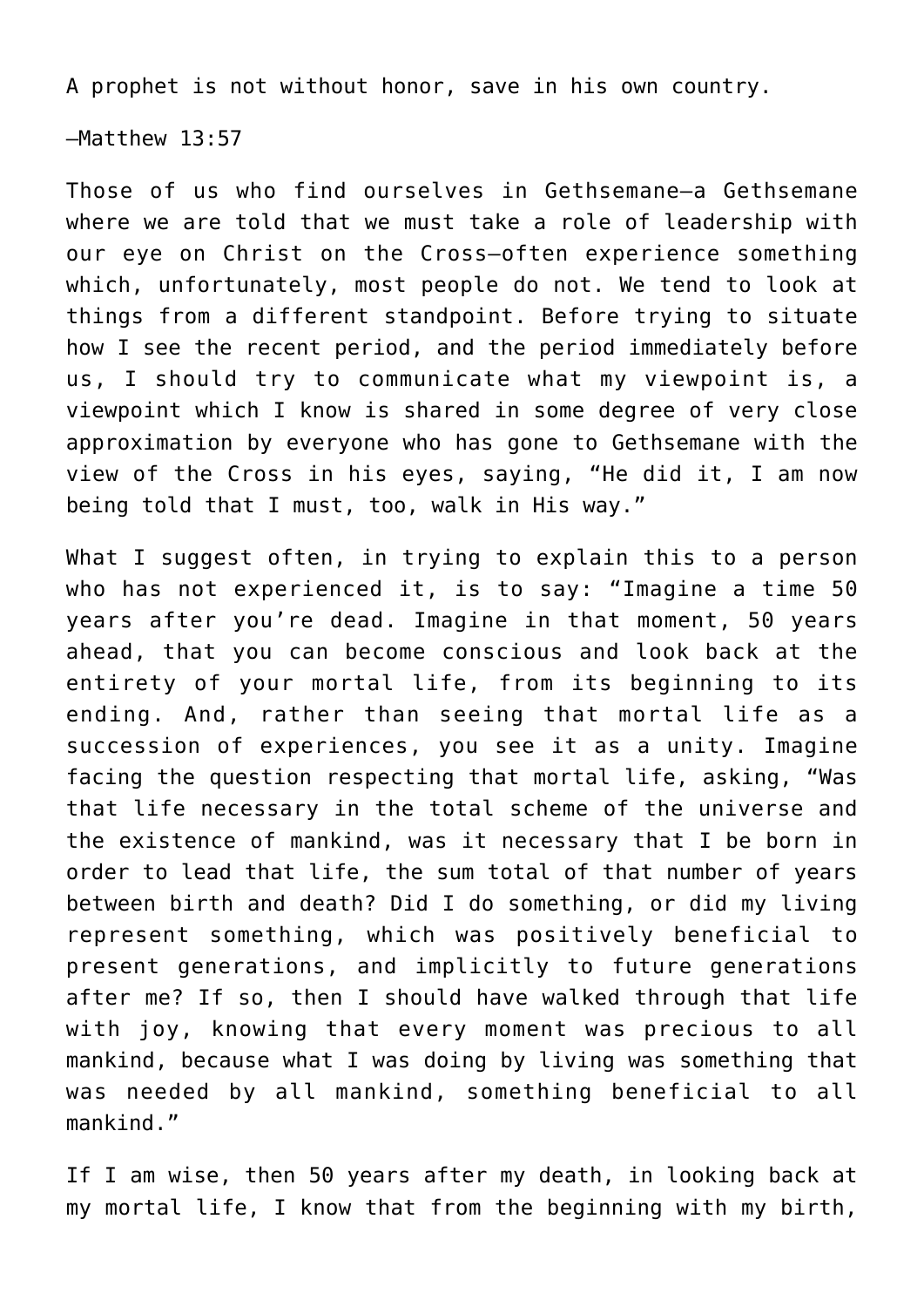to the end with my death, that my truest self-interest was the preservation and enhancement of that which made my having lived important to those around me and those who came after me.

That is the beginning, I think, of true wisdom; that is the beginning of the Passion, which sometimes enables each of us when called, to walk through our own peculiar kind of Gethsemane. It is from this standpoint, that the mind of an individual such as our own, can efficiently comprehend history in the large.

A second point, which I often raise, I think is essential to understand the few simple observations I have to make here. It is that, in human reason, in the power, for example, to effect a valid, fundamental scientific discovery, which overturns, in large degree, previous scientific opinion, we see a fundamental distinction between man and all beasts. This power of creative reason, typified by the power to make a valid, fundamental scientific discovery, and also the power to transmit and to receive such a discovery, is that which sets man apart from and above the beasts.

The emotion associated with that kind of human activity, whether in physical science, in the development of creative works or performance of creative works of classical culture or simply in the caring for a child to nurture that quality of potential for discovery in the child, is true love. Creative activity is human activity, and the emotion associated with that kind of activity, is true love.

We start from that and say that society must be based on these considerations, that. every human being, being apart from and above the animals, has the right and the obligation to live an important life. Every human being has the right to do something, such that if one looked back 50 years after the death of that person at his or her whole mortal life, one could have said, that life was necessary to all humanity. At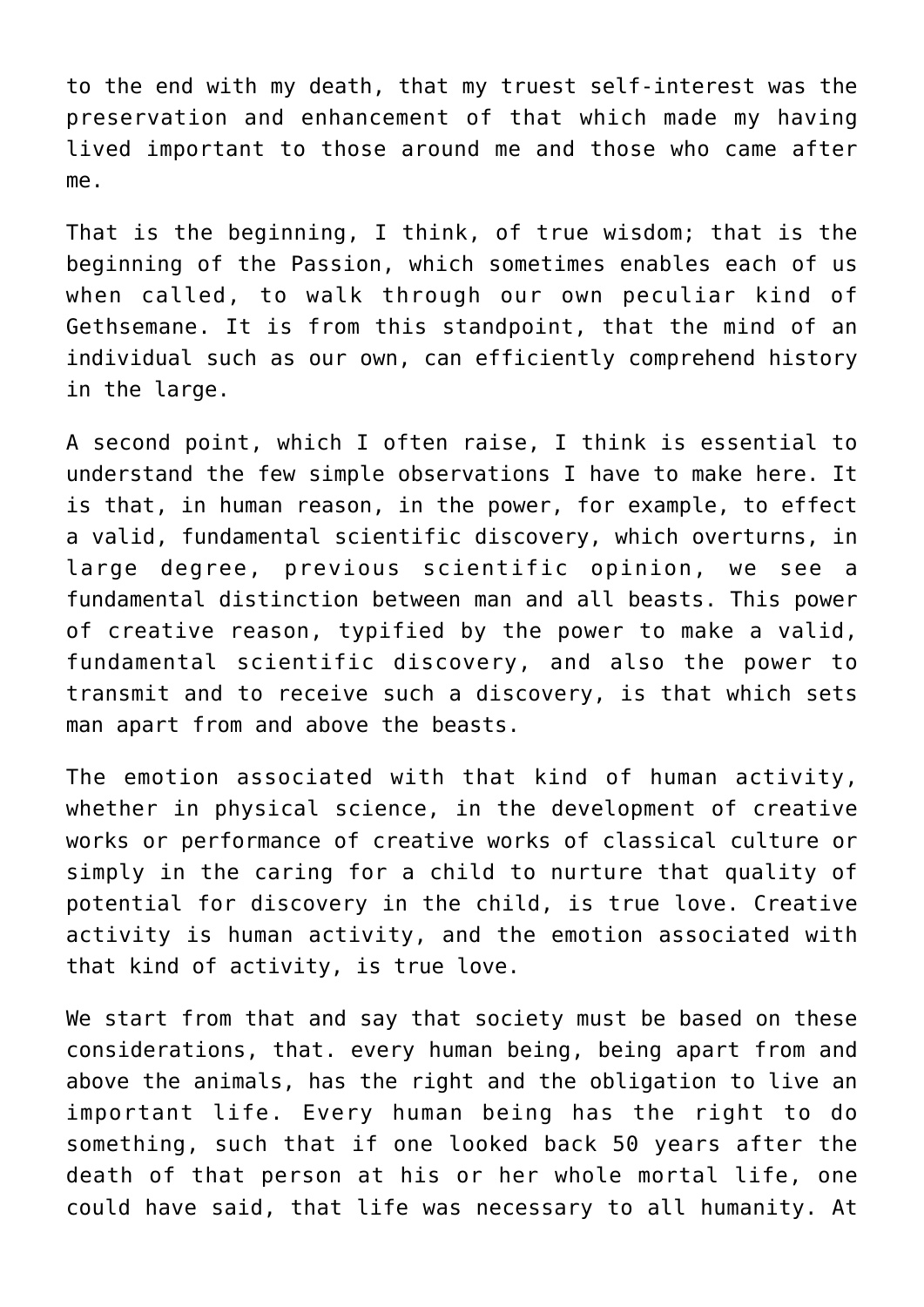the same time, one could distinguish some use of this creative power of reasoning as the activity which made that life important, simply, sometimes, the development of that creative power.

```
View full size
 \pmb{\times}
```
Lyndon H. LaRouche, Jr.

#### **Two Conflicting Views of Mankind**

We have, in the entirety of the approximately 2,500 years of Western European history, which includes the history of the Americas, two conflicting views of mankind. One view shares more or less the standpoint I've just identified: We view the human individual as bearing the divine spark of potential for reason, as a sacred life; a spark of reason which must be developed by society, nurtured by society, given opportunity for fruitful expression by society; a quality of activity whose good works must be adopted by society, protected by society, and preserved by society, for the benefit of present and future generations. That is the republic, the republic as conceived by Solon's constitution of Athens—a notion of republic, which, in our time, is made nobler by the Christian understanding, which transforms and elevates the contributions of Solon and Socrates after him.

On the other side, there is the conception of Sparta, a privileged oligarchy, brutalizing the helots, the slaves, the so-called lower classes. That, too, is a model society, not a republic, but an oligarchy.

The struggle between these two views of mankind is epitomized by the struggle between President and General George Washington, on the one side, and King George III on the other. George Washington was a soldier and statesman of the republic, not a perfect one, but a good one. On the opposite side was poor King George III, the puppet of the evil Earl of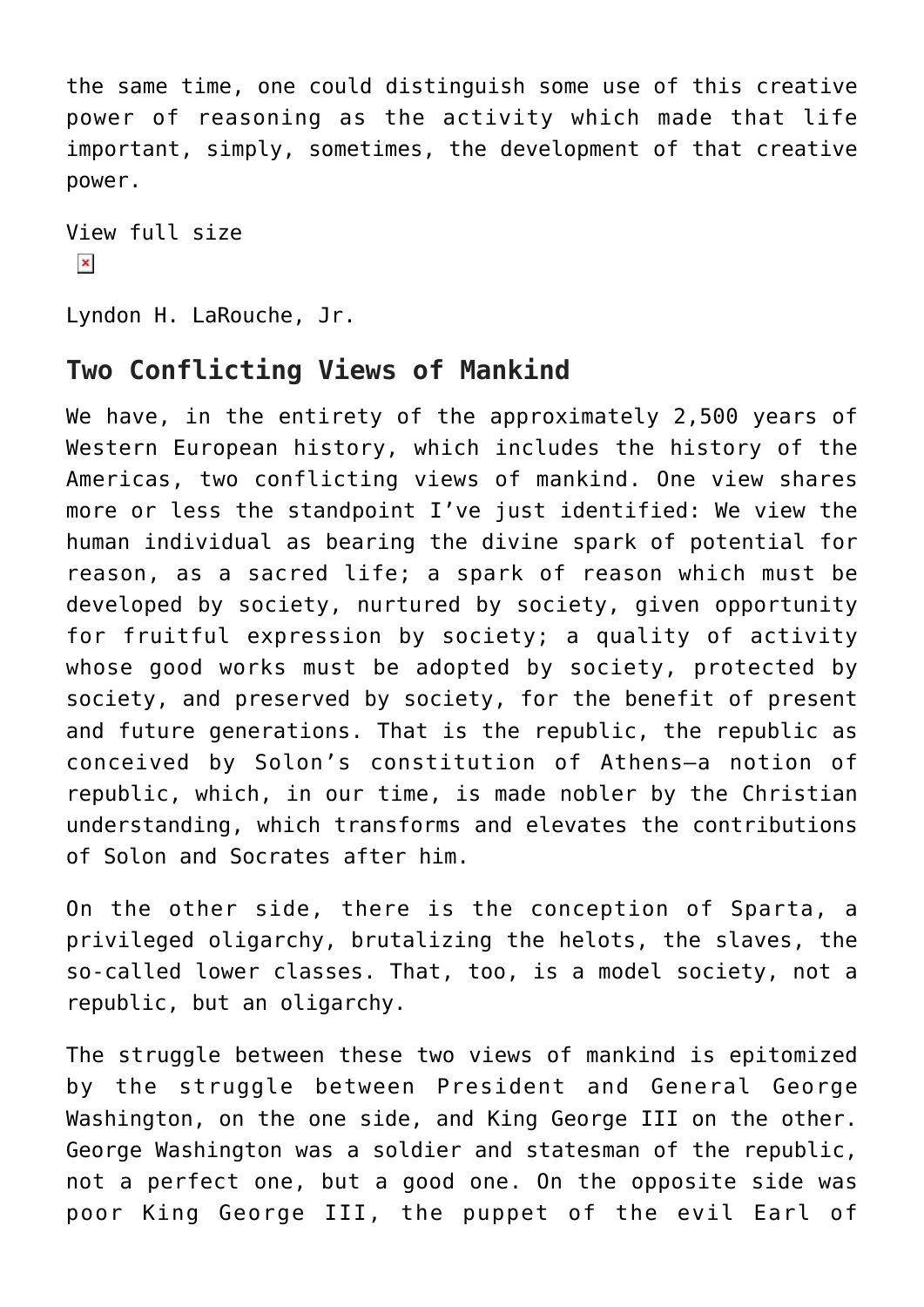Shelbourne, and the epitome of oligarchism, the heritage of Sparta. The tradition of King George III, which deems that some men must be kept slaves, is an oligarchical view, which hates the idea of the equality of the individual in respect to the individual human being's possession of that divine spark, the individual human being's right to the development of that spark, the nurture of its activity, and the defense and perpetuation of its good works.

Such is the conflict. In our time, the great American Republic, by virtue of the cultivation of ignorance and concern with smallness of mind, and neglect of the importance of what comes after us in the living of our mortal lives, has been so undermined, degraded, and corrupted, that we as a nation no longer are the nation we were conceived to be, but instead have become a nation brain-drained in front of our television sets, thinking with greater passion about mere spectator sports or mere television soap-opera than we do about urgent events in real life. We are a nation seeking gratification in drugs, in sordid forms of sexual activity, in other sordid entertainments, in that kind of pleasure-seeking, which echoes the words Sodom and Gomorrah.

And so, oligarchism, that which George III of England represented back in the eighteenth century, has taken over and rules the land which was once George Washington's.

What this leads to is this. Today, there is a great revolution around the world against tyranny in all forms. So far, this revolution has manifested itself within the communist sector against communist tyrannies. But it is coming here, too. Wherever the divine spark of reason is being crushed by oligarchical regimes, with all their cruelties, the divine spark of reason within human beings inspires them to arise, to throw off the tyranny—not out of anger and rage against tyranny, but because the divine spark of reason in each person must be affirmed. We seek not merely to be free from oligarchy; we seek to be free from oligarchy, because not to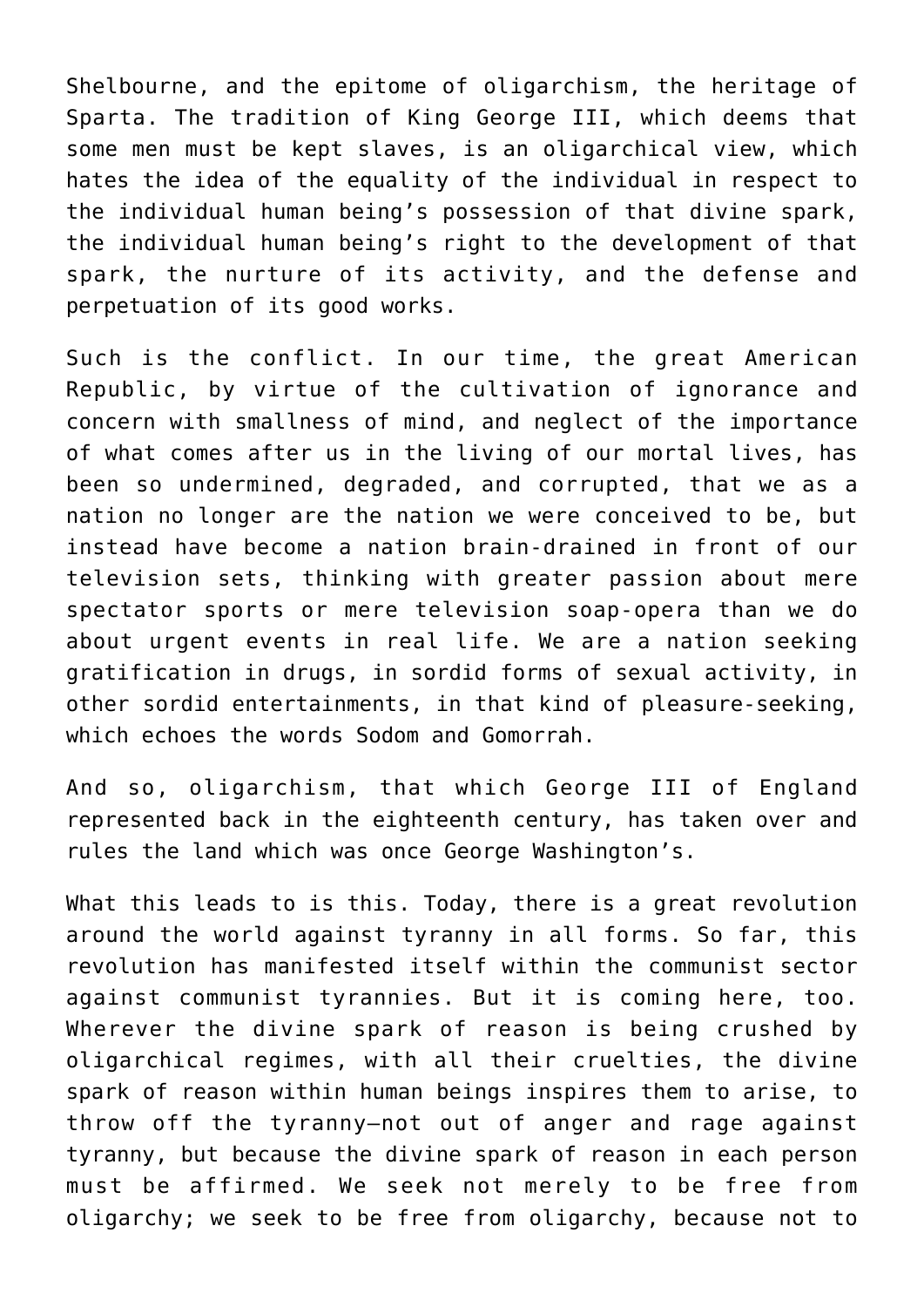do so would be to betray the divine spark of reason in ourselves and in others.

#### **Agapē**

The secret of great revolutions, of great civil rights movements, as Dr. King's example illustrates, is this capacity, which the Greek New Testament called *agapē,* which Latin called *caritas,* which the King James version of the Bible calls charity, which we otherwise know as love. Whenever this power of love, this recognition of that divine spark, setting us above the beasts, prevails, wherever people can approximate that view of the sum total of their lives, as if from 50 years after their deaths, whenever movements arise which, out of love, produce people who are willing, not fruitlessly, but for a purpose, to lay down their lives, so that their lives might have greater meaning, for this purpose—there you have the great revolutions of history.

If we were to project events on the basis of what is taught in the schools about revolutions and other struggles of the past, then the human race at present were doomed. If we say that people struggle against this and that oppression, and so forth, and out of rage or whatnot, overthrow their cruel oppressor, we should lose; the human race would lose. However, if we touch the force of love, the spark of divine reason, we unleash a force, a creative force, a divine force, which is greater than any adversary, and we win. Those revolutions, which are based upon the appeal to this divine spark of reason within the individual, prevailed. Those which worked otherwise produced abominations, or simply failed.

Yes, we must struggle against injustice. But it is not enough to struggle out of anger. We must struggle out of love. And that we learn best, who have had to walk as leaders of one degree or another, through our own Gethsemane, with the image of the Cross before us.